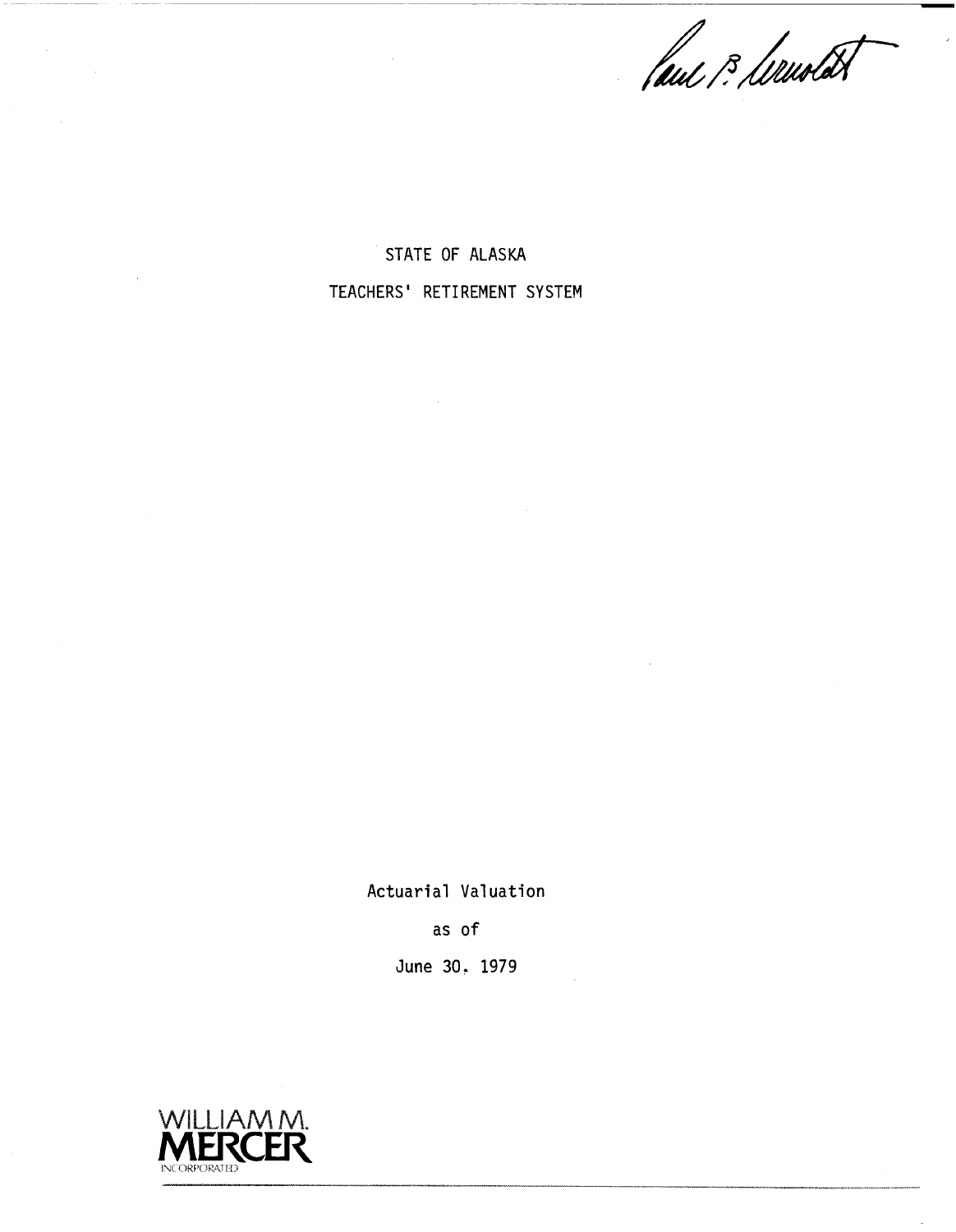$\bar{z}$ 

 $\mathbf{I}$ 

### TABLE OF CONTENTS

 $\sim$ 

|                      |        |                                                                   | Page         |
|----------------------|--------|-------------------------------------------------------------------|--------------|
| SUMMARY              |        |                                                                   | $\mathbf{I}$ |
|                      |        | ANALYSIS OF THE VALUATION .                                       | 3            |
| SECTION 1            |        | THE BASIS OF THE VALUATION                                        | 9            |
|                      | 1.1    | BRIEF OUTLINE OF THE PLAN                                         | 10           |
|                      | $-1.2$ | MISCELLANEOUS INFORMATION AS OF JUNE 30                           | 19           |
|                      | 1.3    | RETIREMENT STATISTICS                                             | 20           |
|                      | 1.4    | ACTUARIAL METHOD AND ASSUMPTIONS                                  | 22           |
|                      |        | TABLE 1 - EMPLOYEE TURNOVER RATES                                 | 24           |
|                      |        | TABLE 2 - DISABILITY RATES                                        | 25           |
| SECTION <sub>2</sub> |        | DETAILED VALUATION RESULTS                                        | 26           |
|                      | 2.1    | DISTRIBUTION OF ASSETS AS OF JUNE 30, 1979                        | 27           |
|                      | 2.2    | DEVELOPMENT OF VALUATION ASSETS AS OF<br>JUNE 30, 1979            | 28           |
|                      | 2.3    | BREAKDOWN OF PRESENT VALUE OF BENEFITS                            | 29           |
|                      | 2.4    | DEVELOPMENT OF NORMAL COST RATE FOR<br>FISCAL YEAR 1980-81.       | 30           |
|                      | 2.5    | CALCULATION OF TOTAL CONTRIBUTION RATE<br>FOR FISCAL YEAR 1980-81 | 31           |

 $\Delta$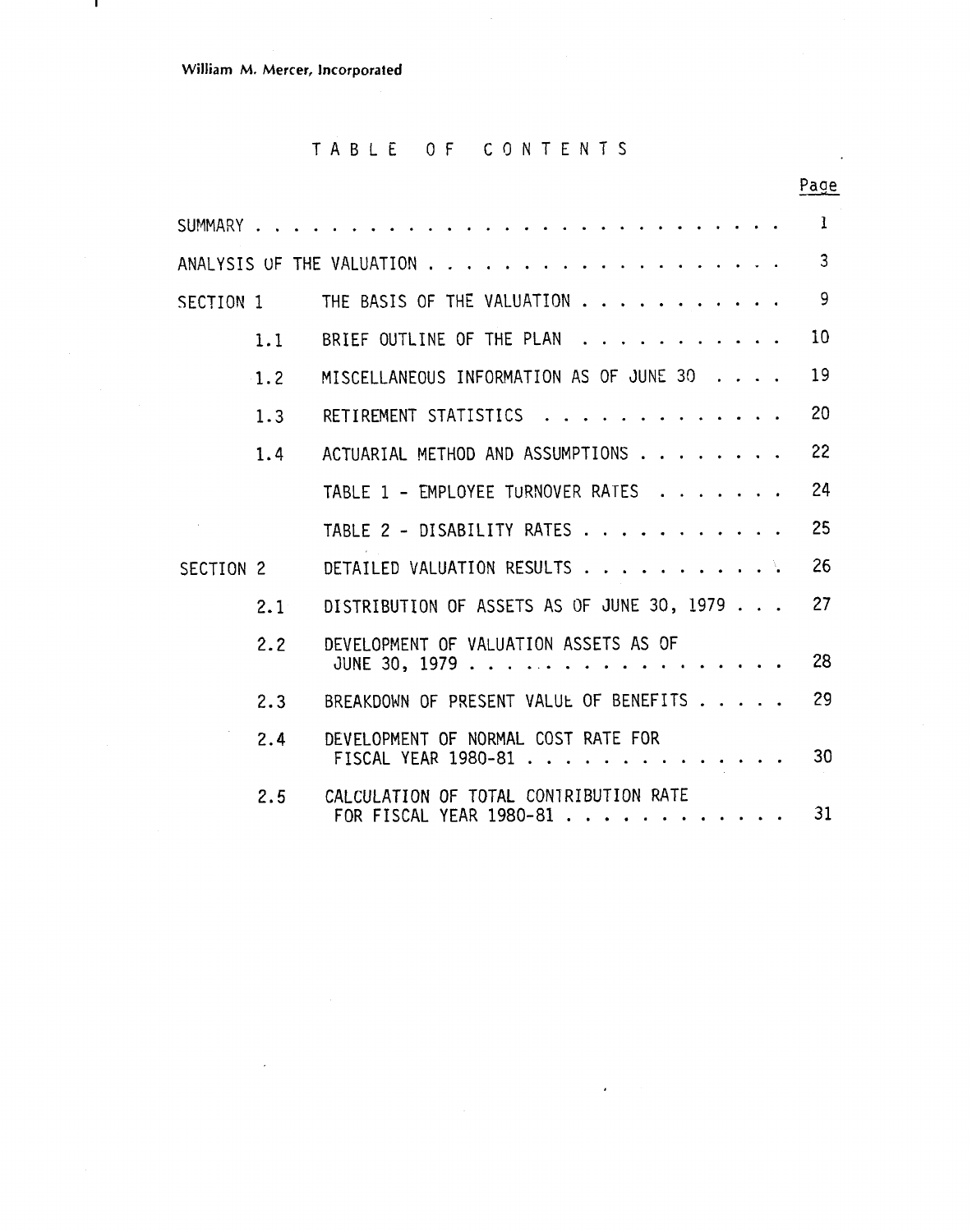

**Benefit Services/ Consulting Actuaries** 

#### **SUMMARY**

In accordance with your request, we have completed a valuation of the Alaska Teachers' Retirement System as of June 30, 1979. The principal results of the actuarial valuation are presented in this summary and analysis; the two sections which follow are meant to provide the necessary supporting details.

Section 1 presents the fundamental information on which the valuation was based. Included is a summary of plan provisions, information about plan participants , and disclosure of the actuarial method and assumptions used.

Section 2 presents the detailed actuarial valuation results. Its subsections present a step-by-step derivation of the recommended contribution. In addition, information requested by the auditors of the Retirement System is presented.

The purposes of an actuarial valuation are:

- **1.** To examine the status of funding of the Plan, and
- **2.** To determine the contribution rates for the State for each school district in the System.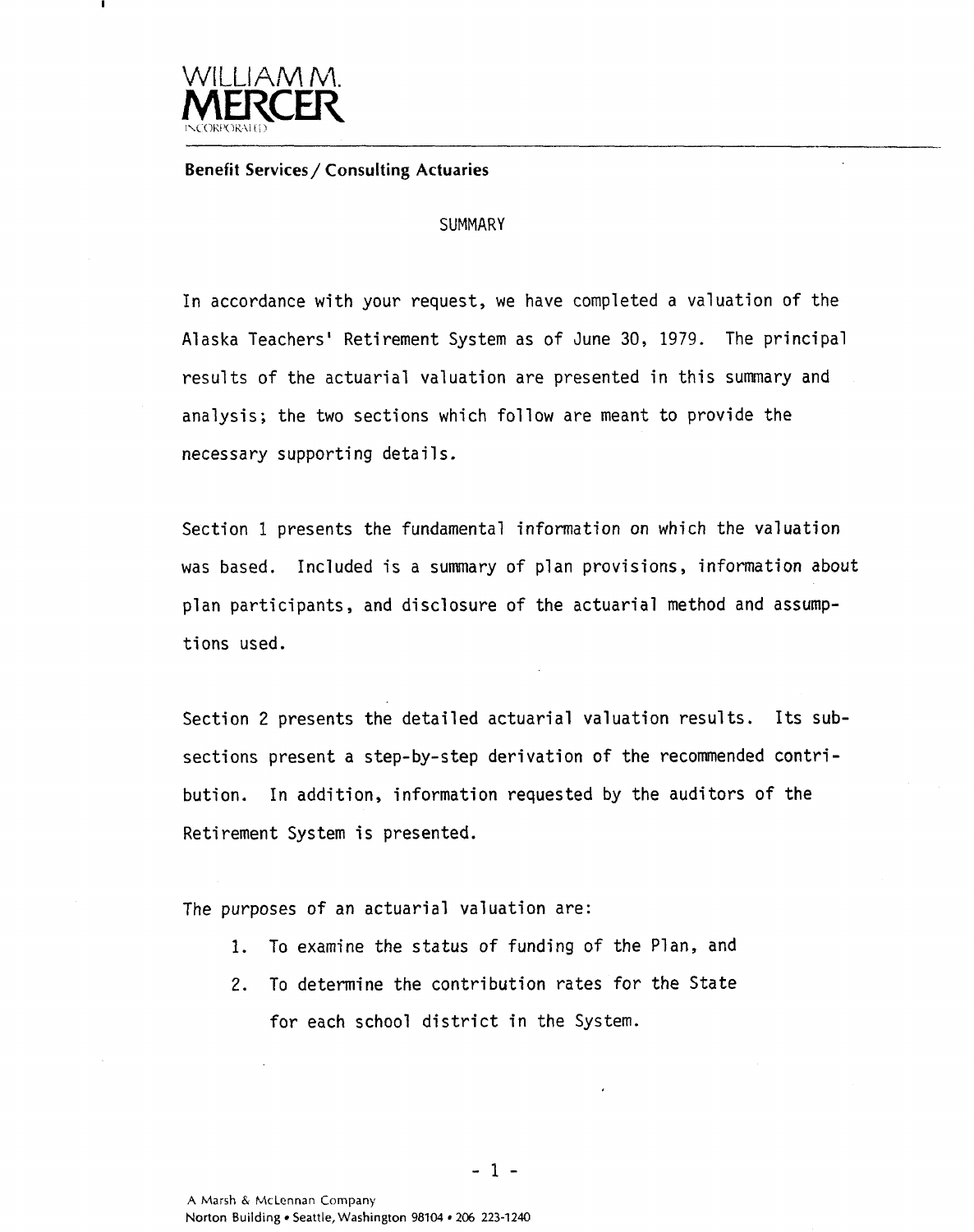|  |  | The most significant results of the valuation are as follows: |  |  |  |  |  |  |  |
|--|--|---------------------------------------------------------------|--|--|--|--|--|--|--|
|--|--|---------------------------------------------------------------|--|--|--|--|--|--|--|

|     |                                                      | 1978          | 1979          |
|-----|------------------------------------------------------|---------------|---------------|
|     | (1) Status of Funding as<br>of June 30               |               |               |
|     | (a) Valuation Assets                                 | \$219,225,684 | \$266,006,982 |
|     | (b) Present Value of<br>Accrued Benefits             | 327,659,821   | 370, 196, 776 |
|     | (c) Accrued Benefit<br>Funding Ratio                 | 66.9%         | 71.9%         |
|     | (2) Contributions For Fiscal Year                    |               |               |
|     | (a) Contribution Rate<br>Before Medical<br>Insurance | 14.46%        | 14.26%        |
| (b) | Rate For Medical<br>Insurance                        | .40%          | 1.32%         |
|     | (c) Total Contribution<br>Rate                       | 14.86%        | 15.58%        |

In preparing this valuation, we have employed generally accepted actuarial methods and assumptions, in conjunction with employee data provided to us, to determine a sound value for the Plan liabilities. I certify that, to the best of my knowledge and belief, the attached statements are true and correct.

Respectfully submitted,

Robert F. Richardson

Robert F. Richardson, MAAA Vice President

RFR: jn

October 25, 1979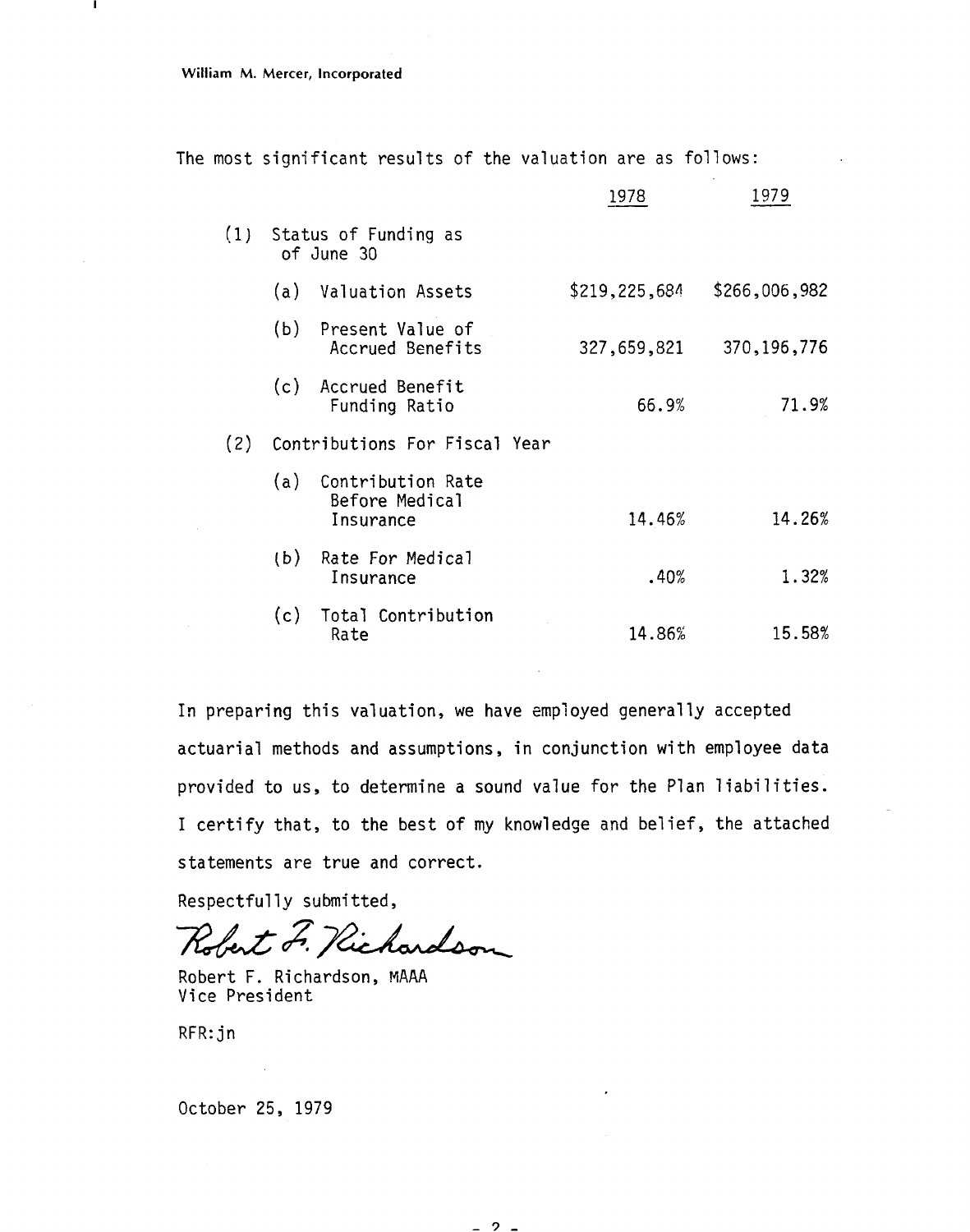#### ANALYSIS OF THE VALUATION

#### Actuarial Method and Assumptions

This actuarial valuation report is based upon the actuarial methods and assumptions adopted at the Spring Board Meeting of the State of Alaska Teachers' Retirement System in March 1978 except for one important change. For this report, we have adopted a new method for funding the post-retirement medical insurance which is provided under TRS.

All retirees under TRS continue the same medical insurance coverage as provided for active employees. This medical insurance coverage is provided by Blue Cross of Washington and Alaska. Monthly premiums of \$64.70 for each retiree are taken from the Retired Life Reserve and transferred to Blue Cross to pay for this coverage.

Formerly, the post-retirement medical insurance was funded with a contribution of .40% of pay. In prior years, this amount was slightly more than sufficient to provide the "pay-as-you-go" cost of retirees' medical insurance. For several reasons, the cost of providing medical insurance to retirees has increased substantially. Some of these reasons are:

- (1) The number of retirees has increased dramatically in the last few years, from 793 on June 30, 1976 to 1,136 as of June 30, 1979.
- (2) , The average age of retirees has been decreasing slightly. Due to coverage provided by Medicare, costs for providing

 $-3 -$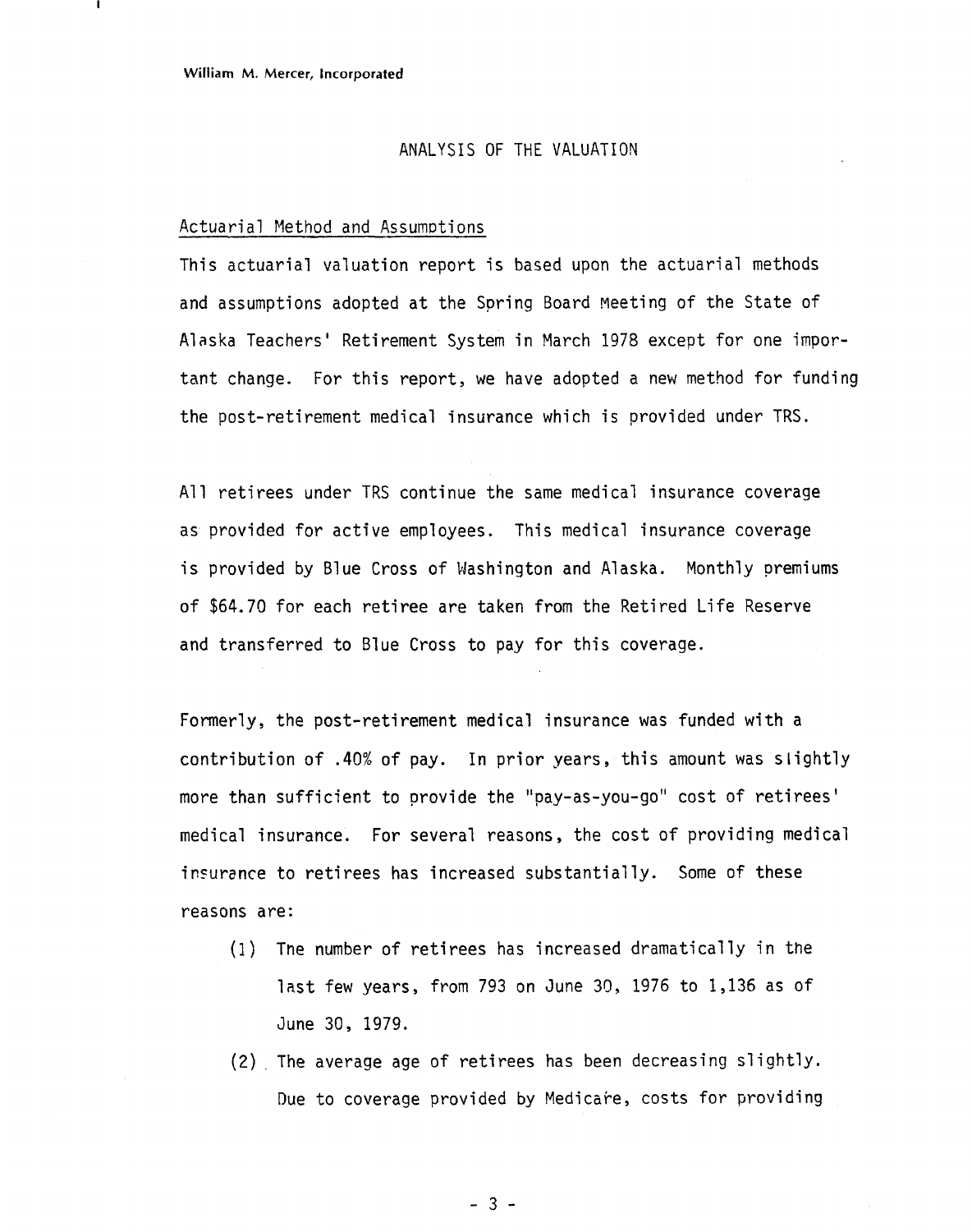medical benefits to retirees who are over age 65 is significantly less than the cost for providing medical insurance to retirees under age 65. Therefore, as the proportion of retirees under age 65 has been increasing, medical costs have also been increasing.

(3) Medical costs have been increasing over the last several years. As we are all aware, medical costs have increased even more than inflation in the entire economy.

For the above reasons, the .40% of pay factor which was formerly sufficient to provide pay-as-you-go medical costs is no longer sufficient. Perhaps most importantly, it is not prudent to fund this type of benefit on a pay-as-you-go basis. The post-retirement medical benefits which are provided under TRS should be funded utilizing the same methodology as other retirement benefits. In other words, assets should be accumulated during the working years in order to provide benefits in the retirement years.

Therefore, using the same actuarial method as adopted for funding all other benefits under TRS, we have developed a level percentage of pay cost to fund post-retirement medical benefits. As with other benefit costs, some of this cost represents a "normal cost" portion while the remainder represents a 30-year funding of past service iabilities. For example, all employees who are vested and all present retirees have a non-forfeitable right to post-retirement medical insurance provided under TRS. This unfunded liability is being

- 4 -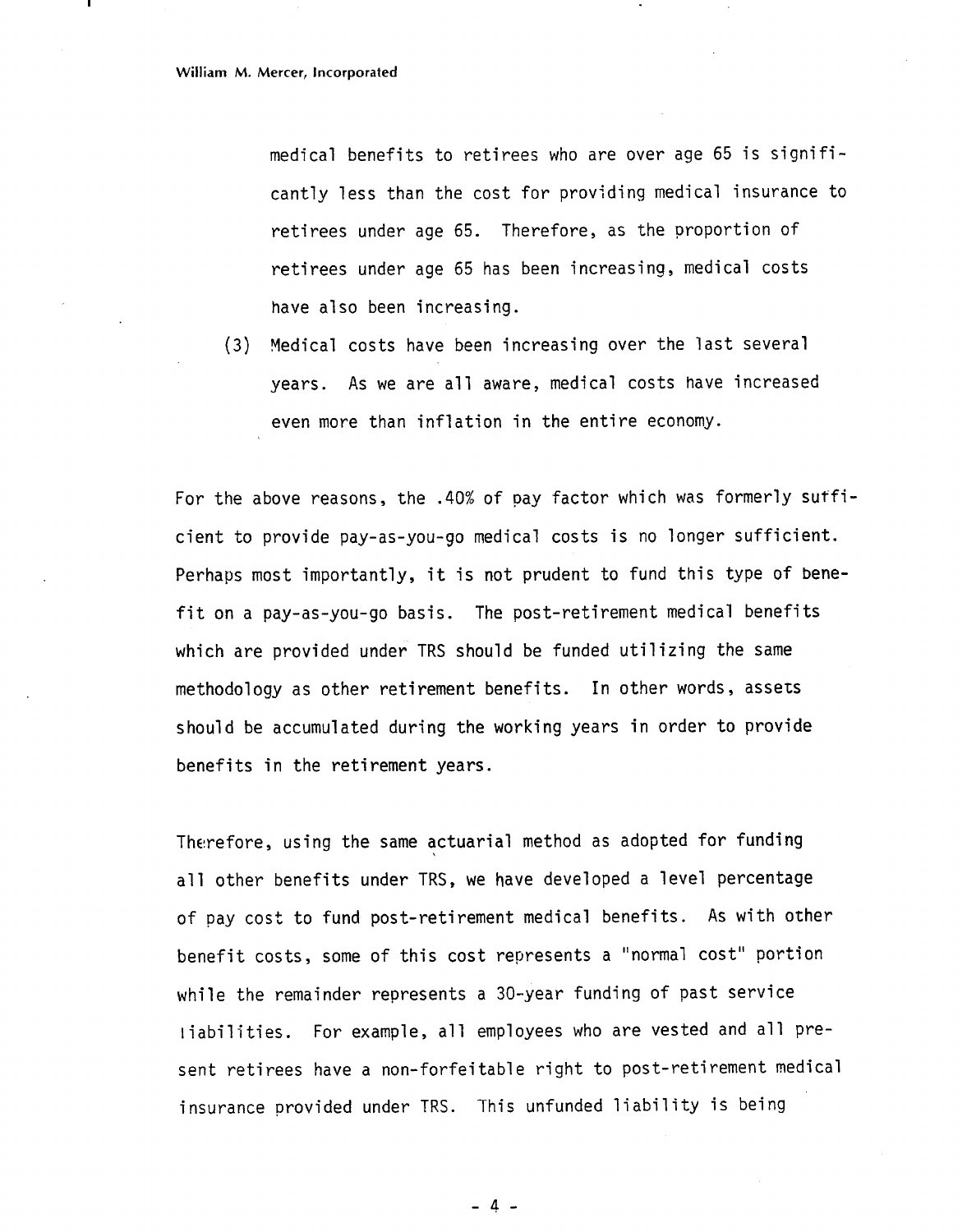#### **William M. Mercer, Incorporated**

amortized with level payments over 30 years in the same fashion as other unfunded accrued liabilities of the plan. In similar fashion, the cost for post-retirement medical insurance for those who are not yet vested has been taken into consideration in the total "normal cost" calculation.

In summary, this change in methodology from pay-as-you-go funding to full actuarial funding puts the post-retirement medical insurance provisions on the same footing as all other benefits under TRS. However, it should be pointed out that even this proposed contribution rate for medical insurance will not be sufficient if medical care costs continue to increase at a rate faster than salary increases. We realize that health care costs for several decades have been increasing faster than salaries. However, can health care costs, which now amount to about 9% of the gross national product in the United States, continue to increase to a much higher level? Furthermore, will national health insurance shift the responsibility for funding this benefit? In consideration of all of the above, we believe that the method adopted in this actuarial valuation report is the most realistic one to be used for funding post-retirement medical insurance under TRS.

#### Actuarial Experience During 1978/79

As can be seen in the prior summary, the accrued benefit funding ratio increased from  $66.9\%$  to  $71.9\%$ . This increase occurred even with the change in methodology in funding post-retirement medical

 $-5 -$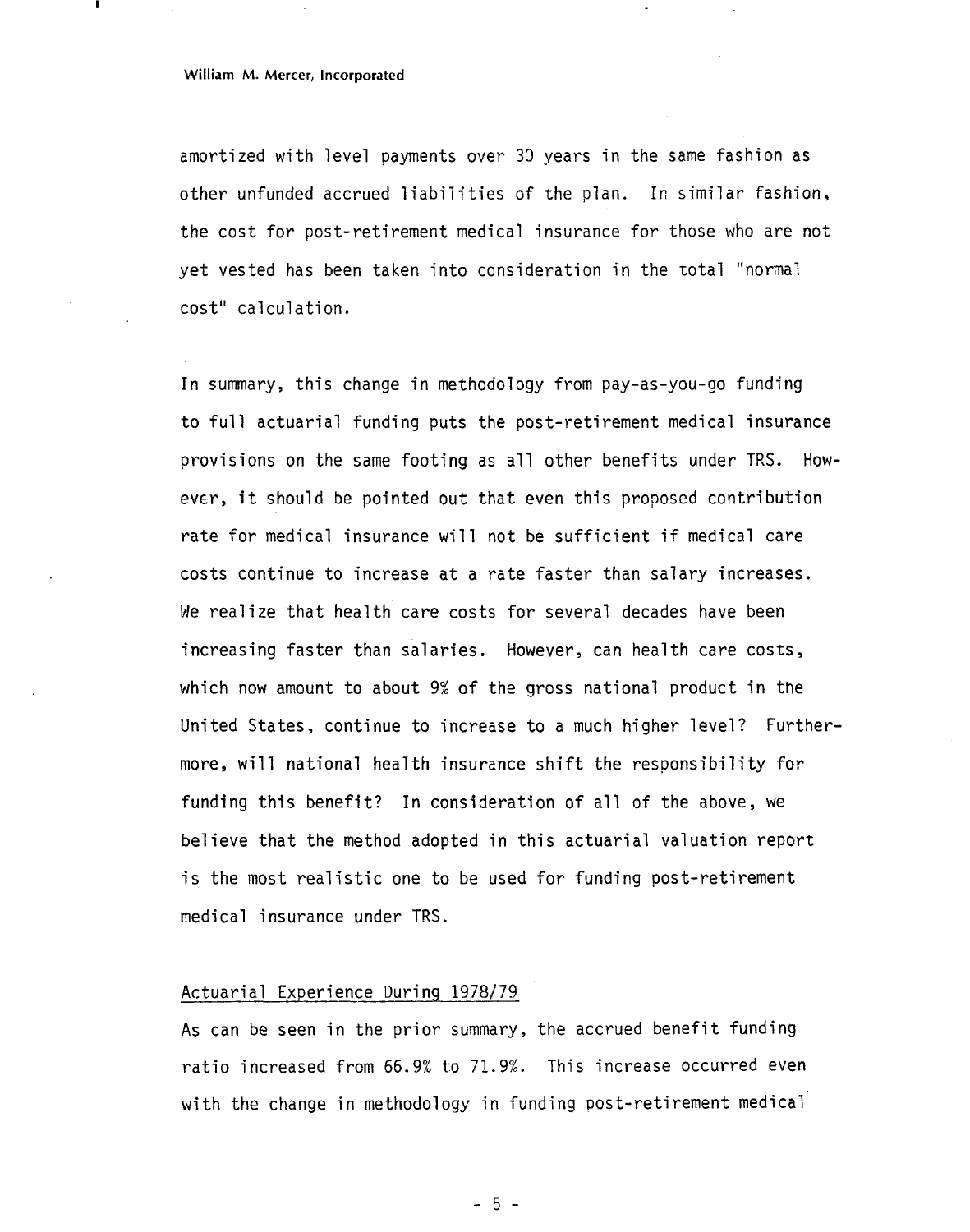#### **William M. Mercer, Incorporated**

insurance. Utilizing the former methodology, which ignored the accrued liability to provide this medical insurance, the funding ratio on June 30, 1979 would have been approximately 75%. Therefore, utilizing consistent methodology, TRS would have shown a very large increase in this accrued benefit funding ratio. In other words, actuarial gains have been much greater than actuarial losses during the 1978/79 plan year.

As can be seen in Section 1.2 of this report, the number of active members decreased by 85 teachers during the last year. While average age and average service have increased only slightly over the past three years, average annual salaries continue to increase. In fact, the increase in average annual salary was 6.4% during the year which was slightly higher than our assumed salary increase assumption. Consequently, actuarial losses from salary increases were small during 1978/79. On the other hand, the investment performance of your plan was significantly greater than the actuarial interest assumption of 6%. Therefore, there were large gains from investment sources whicn more than offset the actuarial losses from salaries.

As the prior summary shows, the total contribution rate actually decreased from 14.46% to 14.26% if the cost of medical insurance is ignored. However, the change in funding methodology for medical insurance resulted in a large increase in the total contribution rate from 14.86% to 15.58%.

 $-6-$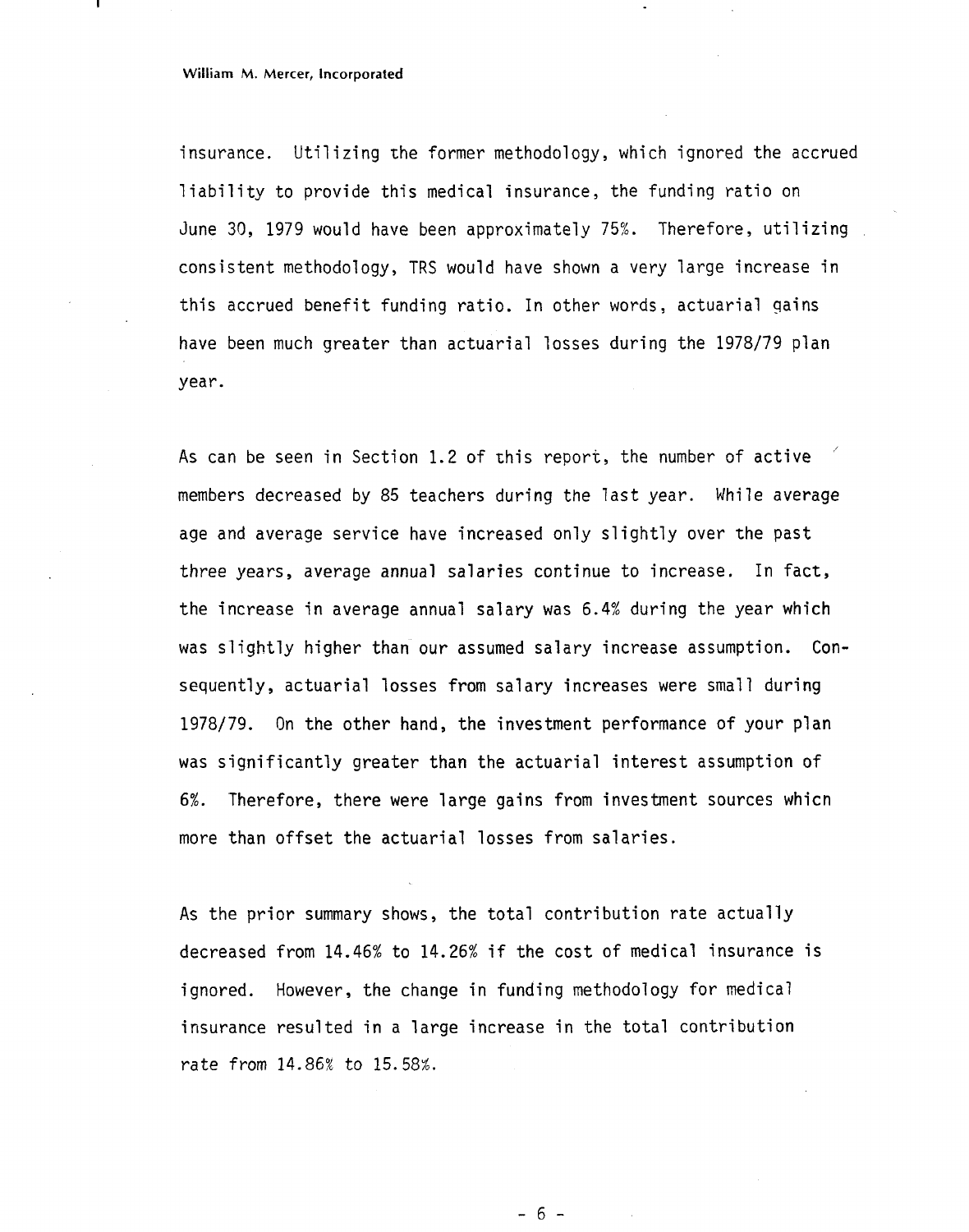#### Retirement Statistics

In this report we have included, for the first time, several statistics pertaining to retirements for the last several years. Section 1.3 includes retirement statistics for plan years ending on June 30, 1974 through 1978. These retirement statistics are further broken down as to type of retirement; for example: normal, early, disability or survivor benefits. While this section contains a wealth of material, a few points are especially worth mentioning.

- (1) The average age at normal retirement, which had been decreasing steadily from 60.61 in 1976 to 55.92 in 1978, headed upward to 57.06 in 1979. This trend has been seen in other retirement systems around the country. It is believed that the very high level of inflation during the last two years has caused people to put off retirement. So doing not only provides then with a full salary to meet their immediate expenses, but also increases the ultimate retirement benefit.
- (2) The average monthly benefit for retirements under all categories has increased significantly over the last five years. As Section 1.3 shows, the average retirement benefit for all retirees increased from \$811.54 in 1975 to \$1.123.32 in 1979. This is a 38.4% increase over four years, or a compounded average annual increase of 8.5%.

#### Conclusions

It is our conclusion that the State of Alaska Teachers' Retirement

 $-7 -$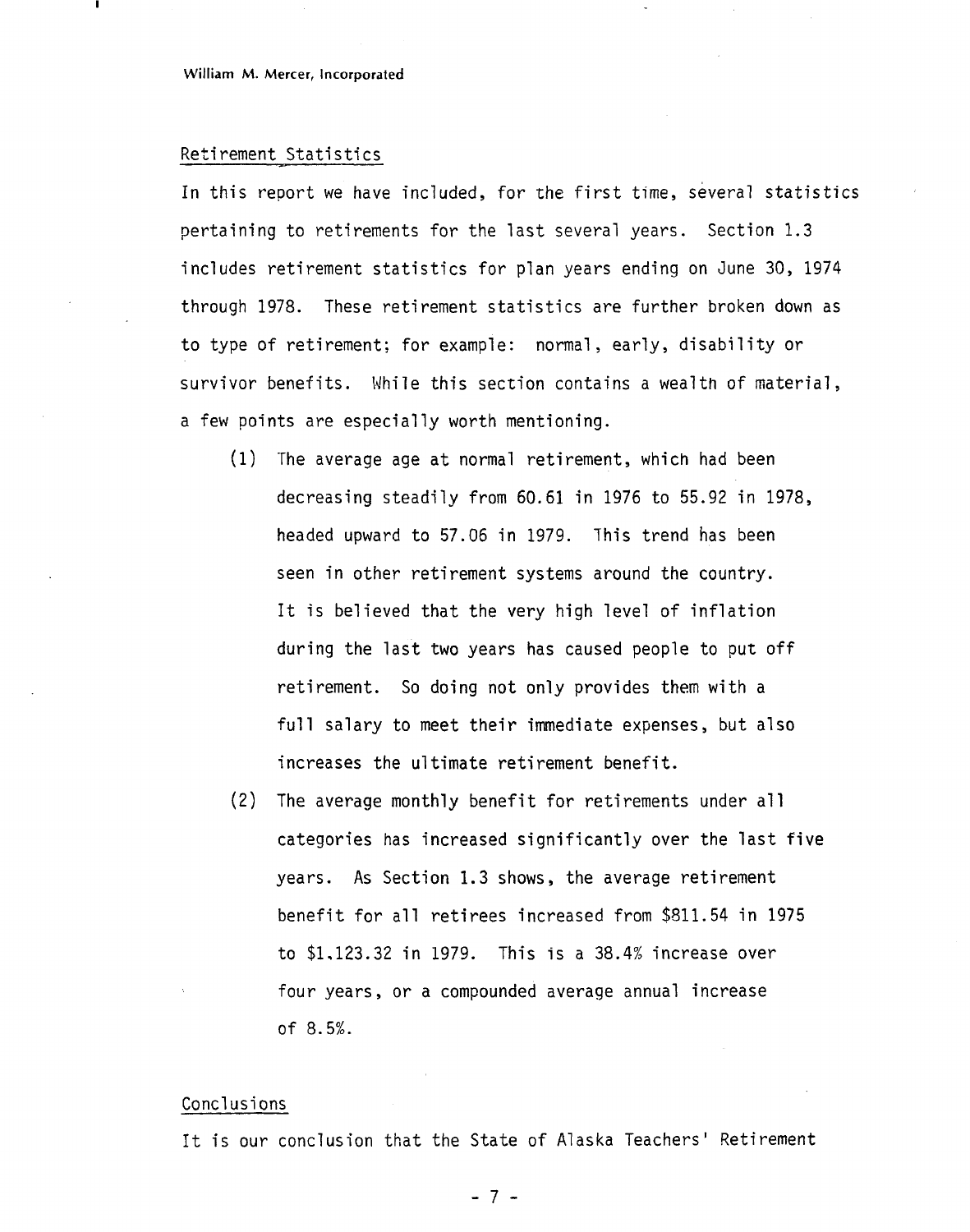### **William** M. **Mercer, incorporated**

System is being funded in a satisfactory manner. The adoption of a full funding method for post-retirement medical insurance rather than using pay-as-you-go funding for this benefit was a prudent decision.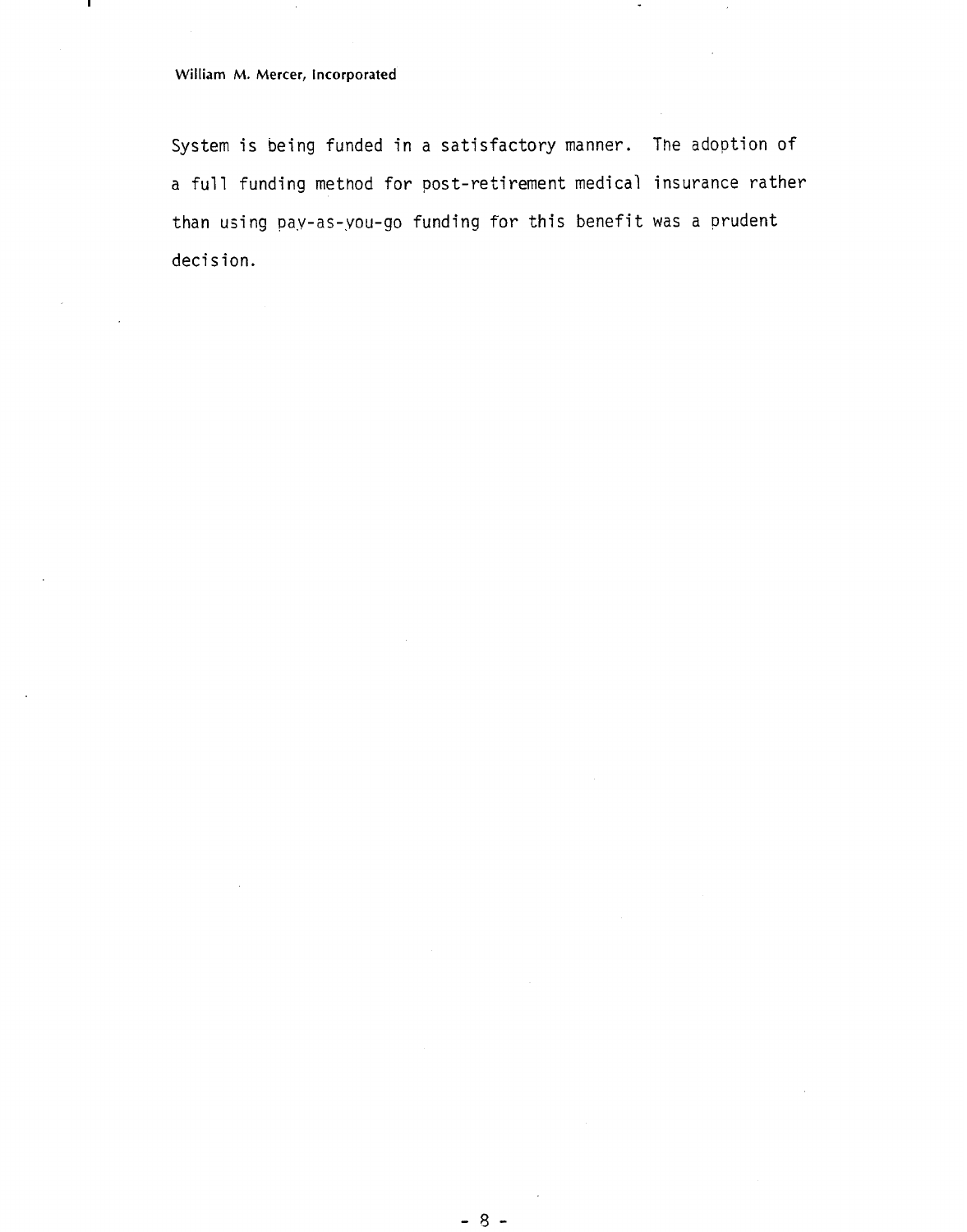$\blacksquare$ 

### **SECTION** I

### **THE BASIS OF THE VALUATION**

The foundation of an actuarial valuation is the information and assumptions used in preparing it. In this section, the salient Plan provisions, employee census data, and actuarial methods and assumptions used in preparing the valuation are outlined.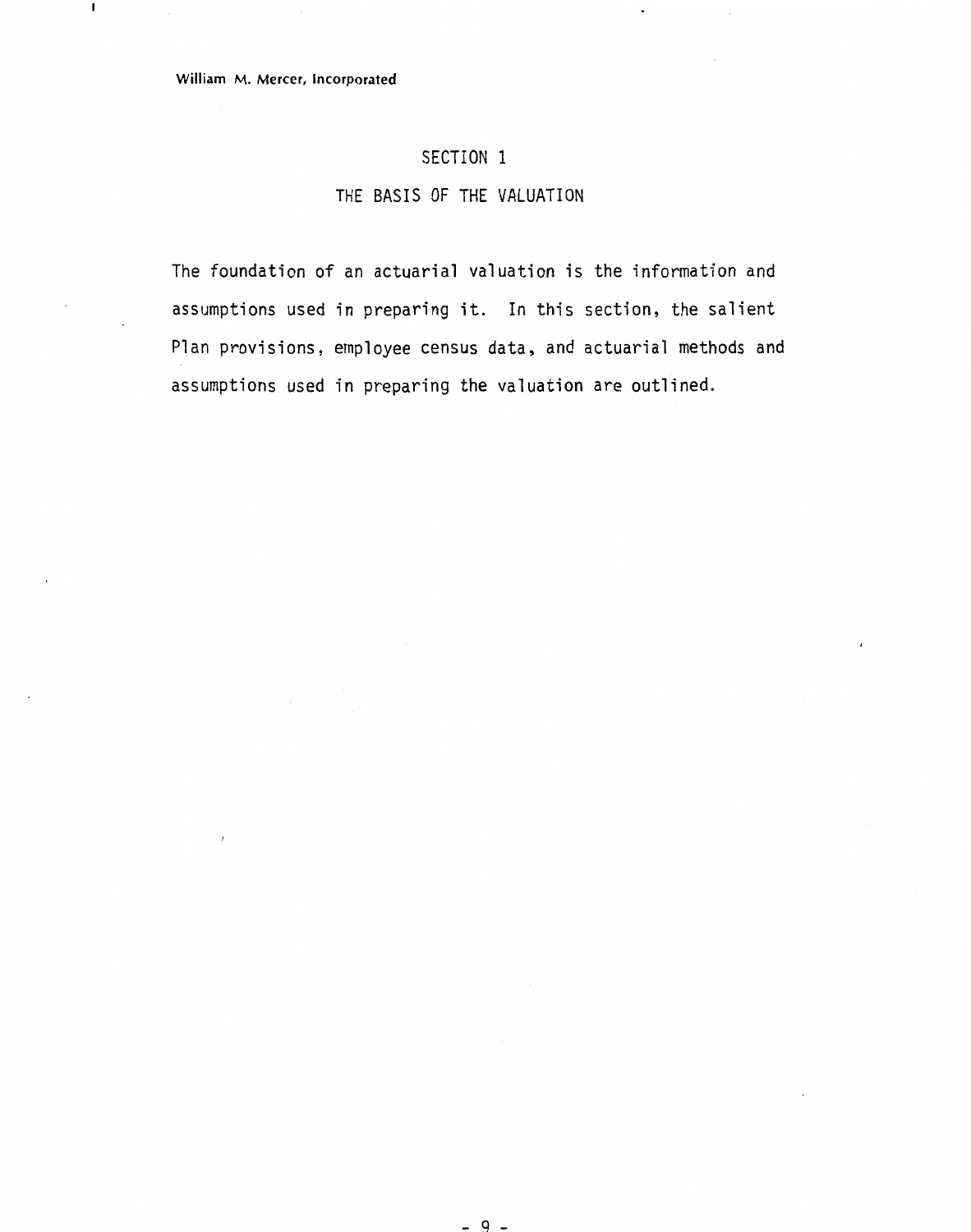#### 1.1 BRIEF OUTLINE OF THE

#### ALASKA TEACHERS' RETIREMENT SYSTEM

 $(1)$  Plan

The Teachers' Retirement System of Alaska is a joint contributory retirement system to provide benefits for teachers of the State.

Effective Date

June 30, 1955, as amended through July 1978.

(3) Administration of Plan

The Commissioner of Administration is the administrator of the System; the Alaska Teachers' Retirement Board makes recommendations to the Commissioner of Administration; and the Commissioner of Revenue invests the funds.

 $(4)$ Membership

> Membership in the Alaska Teachers' Retirement System is compulsory for all eligible certified teachers, certified school nurses, principals, supervisors, superintendents employed on a full-time or part-time basis in public schools in Alaska, the Commissioner of Education, supervisors with the Department of Education, and all full-time resident professional and administrative personnel of the University of Alaska.

(5) Credited Service

A year of membership service is defined to be the same as a school term which is currently a minimum of 172 days, and fractional service credit is on a daily rate basis. Credit is granted for all Alaskan public school service. Credit is granted for all accumulated, unused sick leave days.

 $-10 -$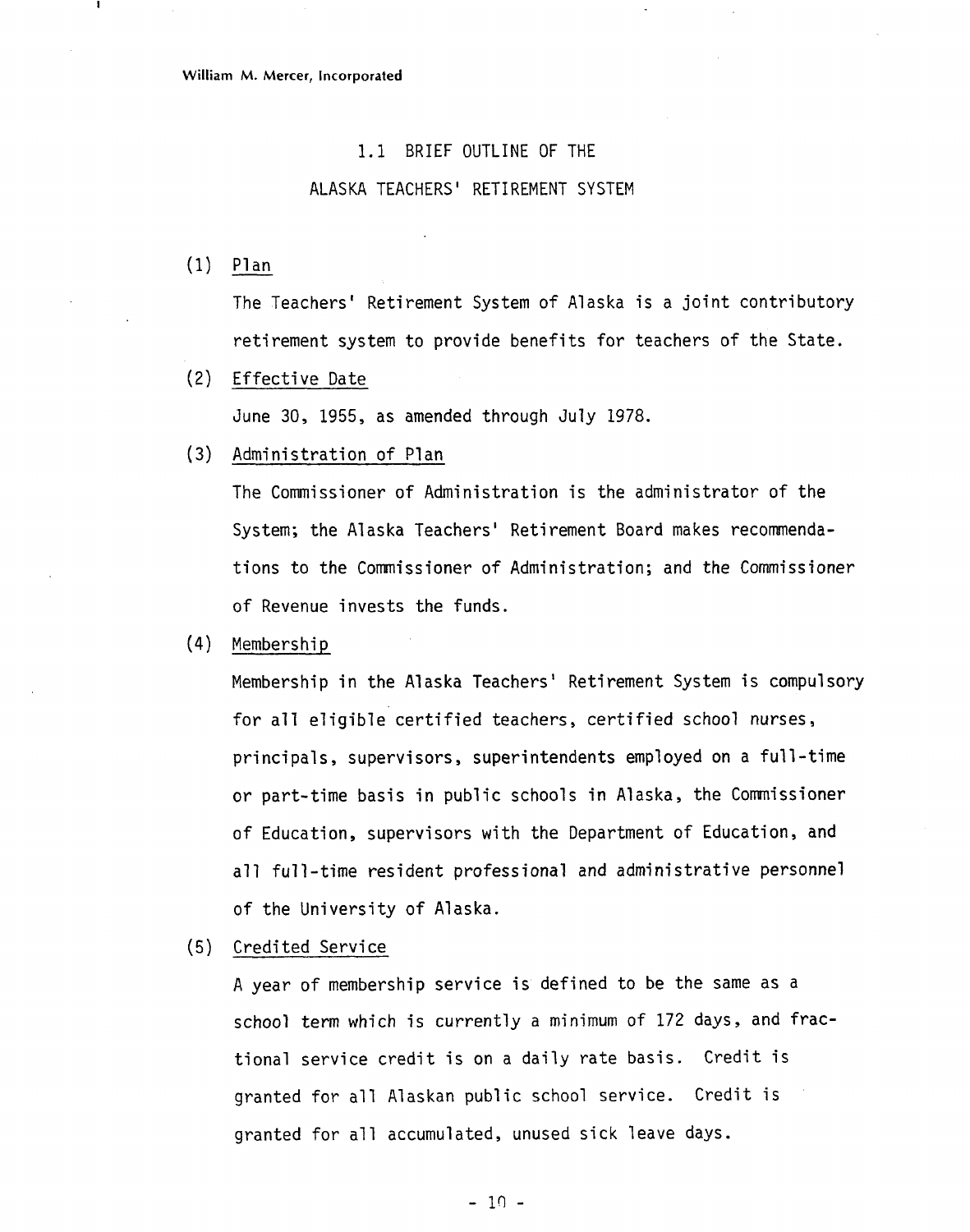(6) Contributions by Teachers

Effective July 1, 1970, each teacher shall contribute 7% of base salary accrued from July 1 to the following June 30.

(7) Vol untary Supplemental Contributions

If a teacher wishes to make his spouse or minor children eligible for a spouse's pension and/or survivor's pension allowance, he may elect to make supplemental contributions of an additional 1% of his base salary commencing not later than 90 days after entry in the System, marriage, or the birth or adoption of a child, or during any open enrollment period authorized by the Board.

(8) Arrearage Contributions

Up to 10 years of public or non-public teaching service, or service by a certificated person in a position requiring certification, in an accredited school not covered under the Teachers' Retirement System, or service in an institution of higher learning not under the control of the Board of Regents of the University of Alaska, is credited for retirement purposes.

After July 1, 1978, the full actuarial cost of providing benefits for this service will be born by the teacher. In addition, teaching services in Alaska B.I.A. schools may be used to increase total outside and Alaska B.I.A. service to 15 years before July 1, 1978. After this date, Alaska B.I.A. service is limited to 5 years.

A maximum of 5 years of military service after December 31, 1939 may be included as outside service. No fractional credit is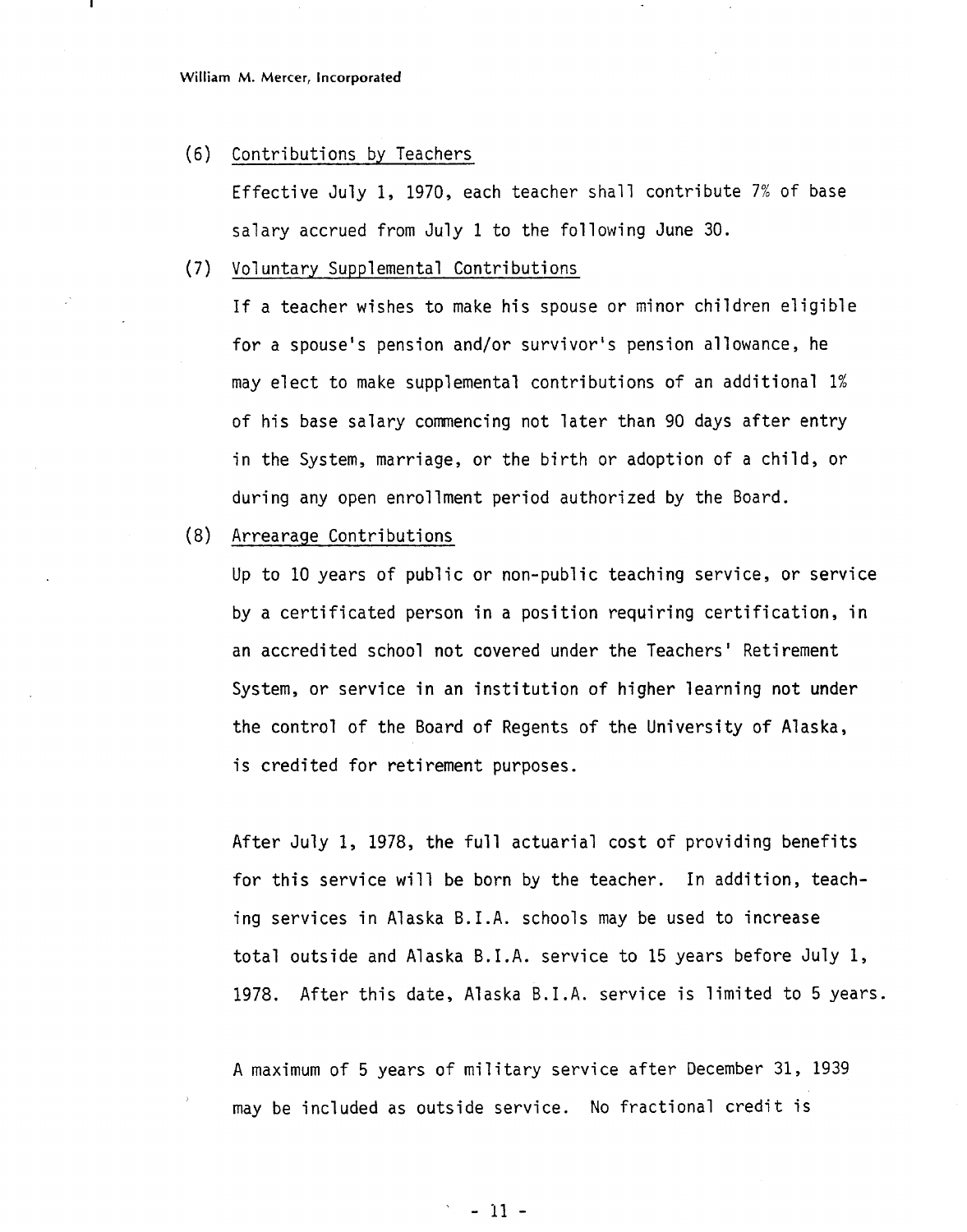granted for outside service. Fractional credit is granted for Alaska B. I.A. service.

(9) Retroactive Contributions

If a teacher was not subject to the provisions of the Retirement Act and, at a later date became subject to them due to legislative changes of the eligibility requirements, the teacher may elect to receive credit for his creditable service prior to membership by submitting to the Retirement Fund an amount equal to the contributions that would have been made if the teacher had been a member of the System for any year's service after June 30, 1955, plus interest thereon. Retroactive contributions are not required for creditable membership service before June 30, 1955.

(10) Employers' and State's Contributions

The employer and the State each contribute an amount equal to one-half of the amount required in addition to member contributions to finance the benefits of the System.

(11) Rate of Interest

The amount deposited in a member account will be credited with interest at the rate established for a school year at the end of such school year. Effective July 1, 1973, the interest rate was increased to  $4 \frac{1}{2}\%$ .

(12) Withdrawal of Mandatory Contributions

If a member terminates teaching services in Alaska, mandatory contributions may be withdrawn. A withdrawing teacher will receive total mandatory contributions plus the interest credited.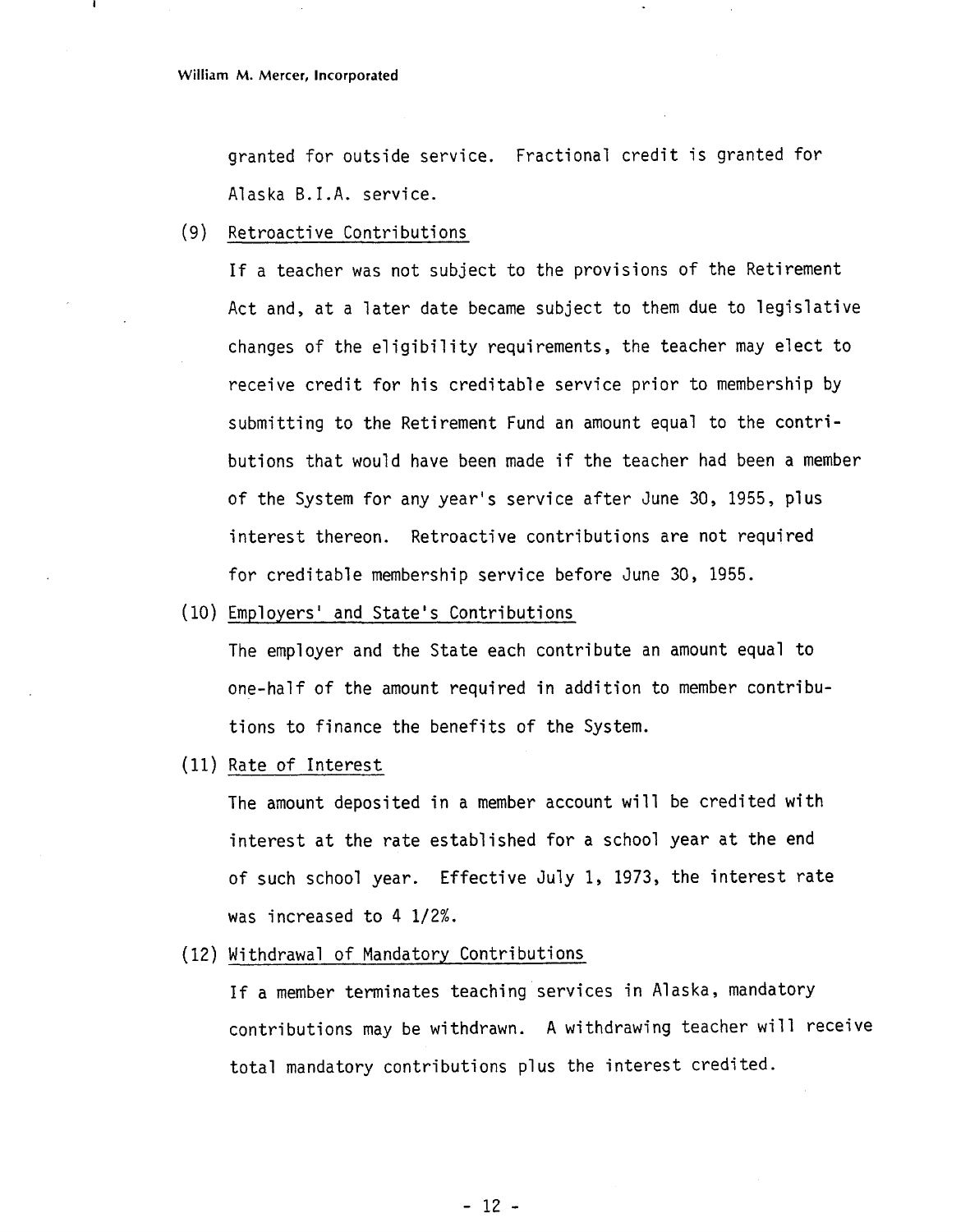(13) Reinstatement of Contributions

If Mandatory Contributions are withdrawn and a member subsequently resumes teaching in Alaska, the member will be indebted to the Teachers' Retirement Fund in the amount of the previous contributions to the System including any interest paid. The reinstatement indebtedness bears compound interest at the rate prescribed by regulation to the date of repayment or the date of retirement, whichever occurs first.

- (14) Mi nimum Service Requi rements
	- (1) 8 years of membership service, or
	- (2) 15 years of creditable service, the last five of which have been membership service; (after July 1, 1975 a new member needs 8 years of membership service); or
	- (3) 25 years of creditable service, the last 5 of which are membership service; or
	- (4) 20 years of membership service.
- (15) Normal Retirement Eligibility

A teacher may retire and receive full benefits

- (1) Upon attaining age 55 and meeting the minimum service requirements; or
- **(2)** At any age after 25 years of creditable service, the last 5 of which are membership service; or
- (3) At any age after 20 years of membership service.

A retired teacher who has been receiving a disability retirement salary shall be eligible for a service retirement salary upon or after attaining age 55.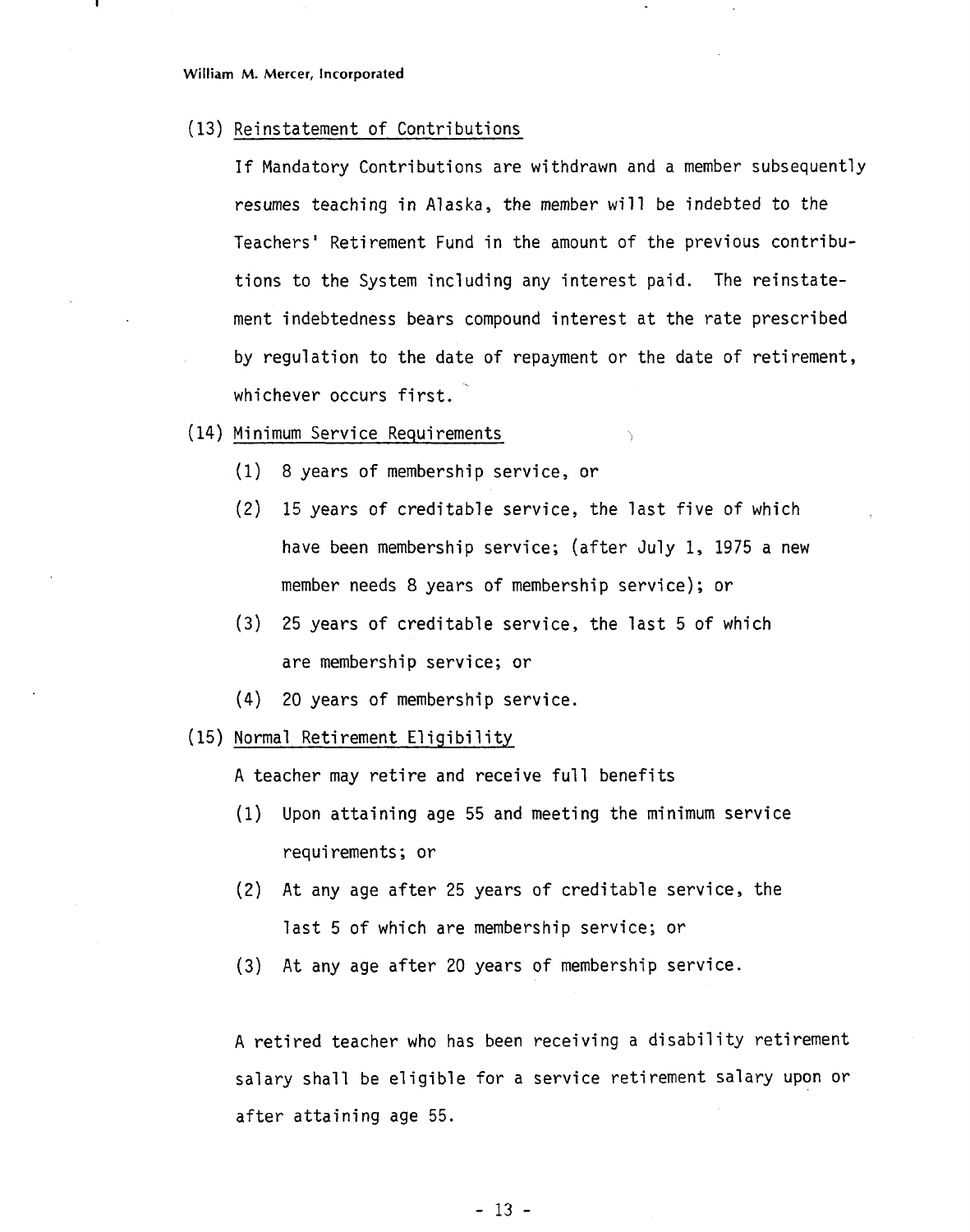(16) Computation of Average Base Salary

A teacher's average base salary is determined by averaging the teacher's highest base salary which he received for any three out of the last 10 years of membership service.

(17) Normal Retirement Benefit

The normal retirement benefit is 2% of the teacher's Average Base Salary mu1 tiplied by the total number of years of creditable service.

(18) Early Retirement Benefit

**<sup>A</sup>**teacher is eligible for early retirement benefits if he has completed the minimum service requirements and has attained the age of 50. If the teacher does not apply for retirement benefits to start prior to his 55th birthday, he is eligible to receive the normal retirement benefit. If the retiring teacher elects to have payments of the benefit begin prior to his 55th birthday, the annual annuity is equal to his normal retirement benefit based on his average base salary and creditable service to his retirement date, reduced by one-half of 1% per month for each month by which his age at retirement is less than 55 years.

(19) Deferred Vested Benefit

A teacher is eligible for a deferred vested benefit if he (1) terminates his membership after completing eight years of membership service, and (2) he does not withdraw his retirement contributions. Payment of this benefit is deferred until the first of the month following the teacher's 55th birthday or the first of the month in which the application for benefit is filed, whichever is later.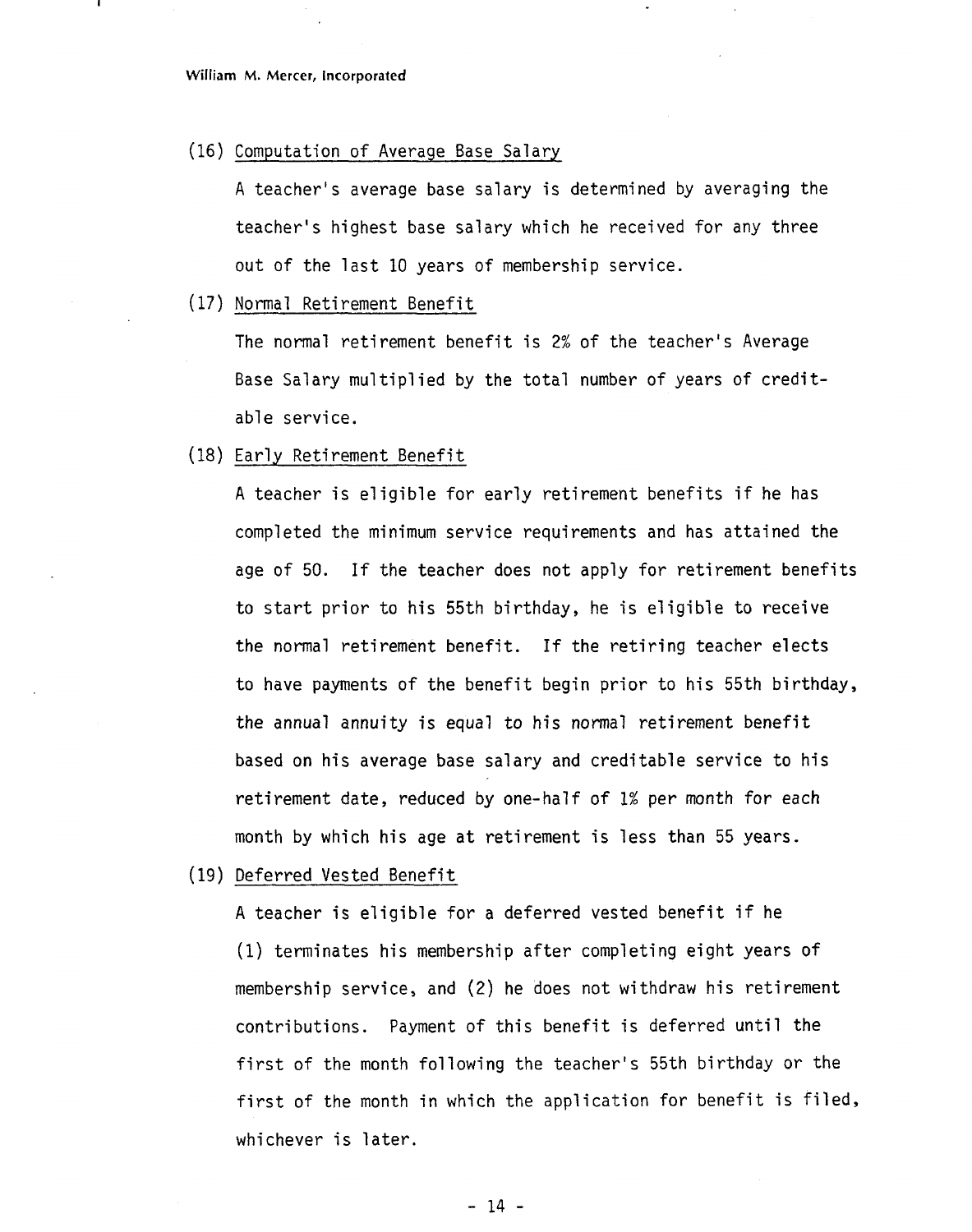#### (20) Indebtedness Owing At Retirement

If on the date of making application for retirement, a teacher has not paid the full amount of his indebtedness including interest to the Retirement Fund, one of the following options may be chosen:

Option 1: The retirement benefit can be withheld until the amount withheld is equal to the outstanding indebtedness. Option 2: A reduced annuity, completed by deducting 10% of the outstanding indebtedness at the time of retirement from the annual retirement benefit, can be paid to the teacher.

#### (21) Re-employment of a Retired Teacher

If a retired teacher is re-employed as a full-time teacher, his retirement salary will be suspended during the period of employment.

Retirement Contributions are made at the option of such teacher and an additional retirement benefit may be accrued.

#### (22) Disability Retirement Benefits

A disability retirement annuity may be paid if a teacher has become permanently disabled and has at least five years of membership service.

The benefit will be equal to 50% of the disabled teacher's base salary immediately prior to becoming disabled. This benefit will be increased by 10% of the teacher's base salary for each minor child up to a maximum of four minor children until the child ceases to be a minor.

 $-15 -$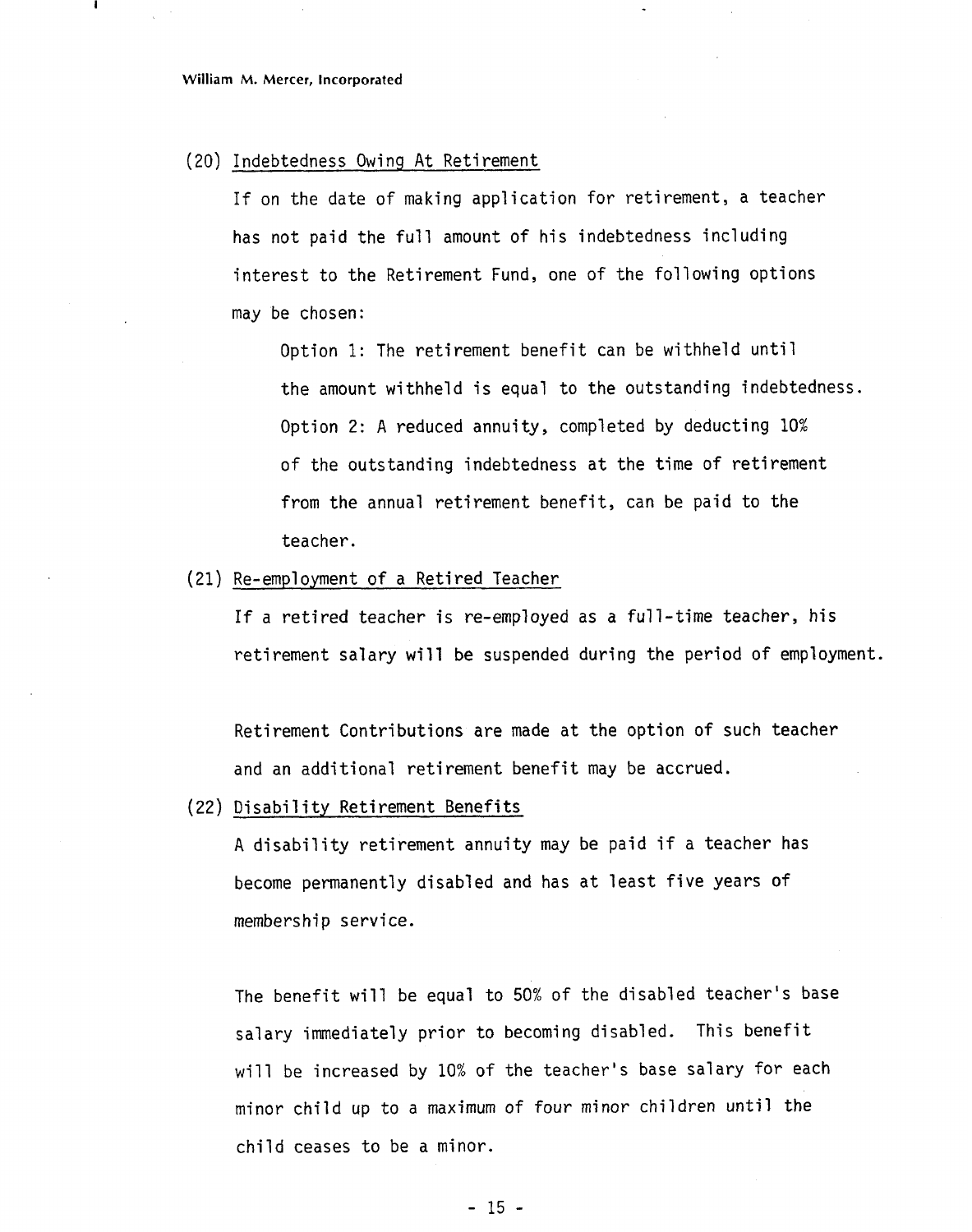When the disabled teacher attains age 55, the disability salary will automatically terminate. A normal retirement salary will be computed as if the teacher had been in membership service during the period of disability, and a service retirement will be granted. The base salary used will be the same used in computing the disability benefit.

**(23)** Cost-of-Li vi ng A1 lowance

A retired teacher whose permanent residence is in Alaska subsequent to retirement and/or whose absence is of a temporary nature, not to exceed 60 days, for travel or vacation purposes is entitled to receive a cost-of-living allowance, not to exceed 10% of his retirement benefit in addition to his retirement benefit.

(24) Post-Retirement Adjustment

This adjustment is promulgated by regulation and payable to a retired teacher when the administrator determines that the cost of living has increased and the financial condition of the fund permits payment of the adjustment. The amount of increase shall not exceed 4% compounded for each year on retirement.

(25) Exemption from Taxation and Process

Teachers' retirement benefits are exempt from Alaska state and municipal taxes, are not subject to execution, attachment, garnishment or other process, but must be reported to the Internal Revenue Service for federal tax purposes.

(26) Lump Sum Death Benefit

Upon death of a member who has made no supplemental contributions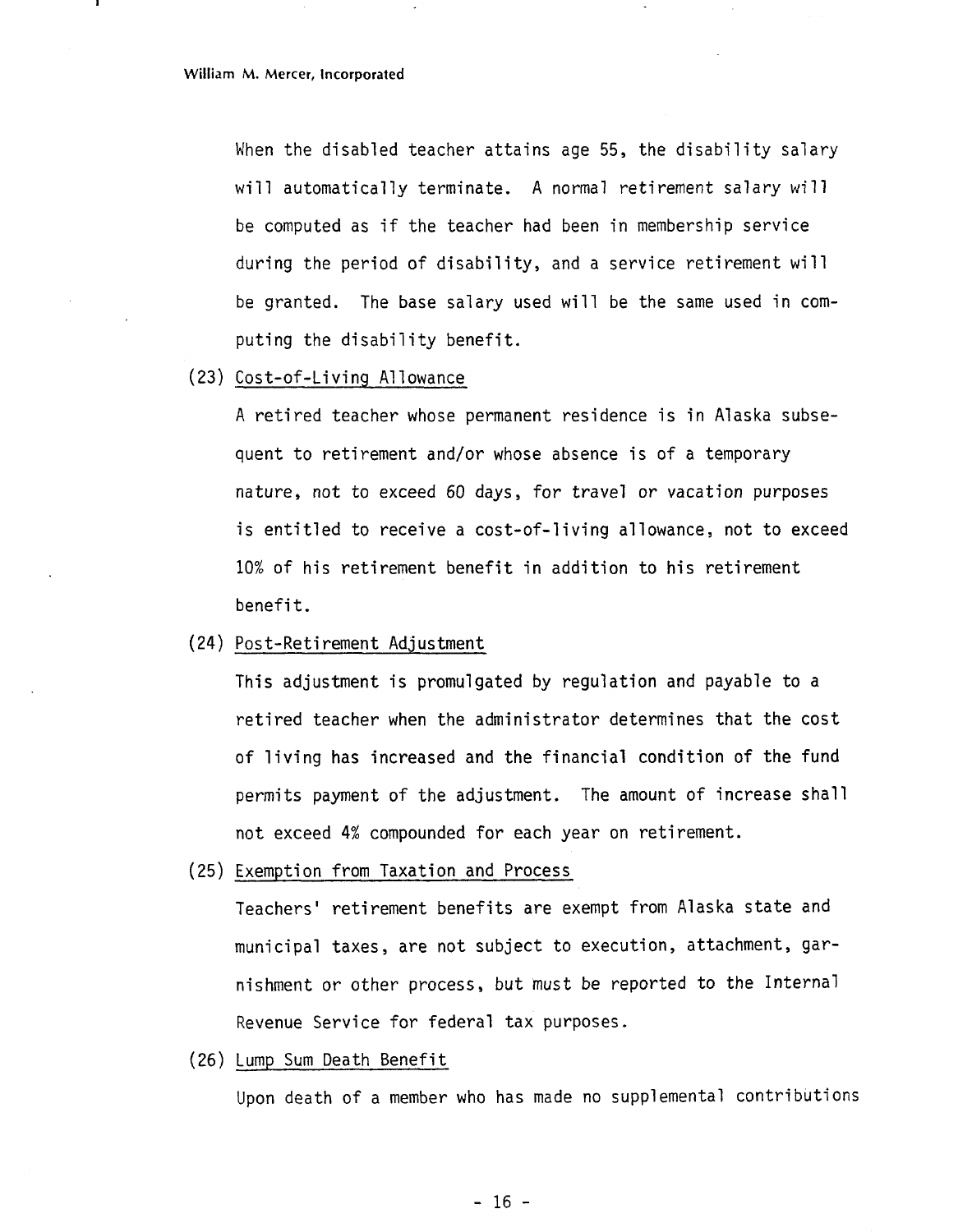or who made supplemental contributions for less than one year, a lump-sum benefit shall be paid to the designated beneficiary. The lump-sum benefit is the teacher's accumulated mandatory contributions with interest thereon. If the teacher is in active service at the time of death, an additional death benefit equal to \$1,000 plus \$100 for each year of completed service plus \$500 if the teacher is survived by one or more minor chi1 dren is also payable. In no case shall the additional benefit exceed \$3,000.

If the teacher had received a retirement benefit prior to his death, payment shall be his accumulated contributions, plus interest, minus all benefits paid.

If a member failed to designate a beneficiary, or if no designated beneficiary survives the member, payment shall be made:

- **(1)** to his surviving spouse or if there is no surviving spouse,
- (2) to his surviving children in equal parts, or if there are none surviving,
- **(3)** to his surviving parents in equal parts, or, if there are none surviving,
- (4) to his estate.
- (27) Survivor's Allowance

If a teacher dies while in service or while receiving a service or disability retirement benefit, is survived by one or more

 $-17 -$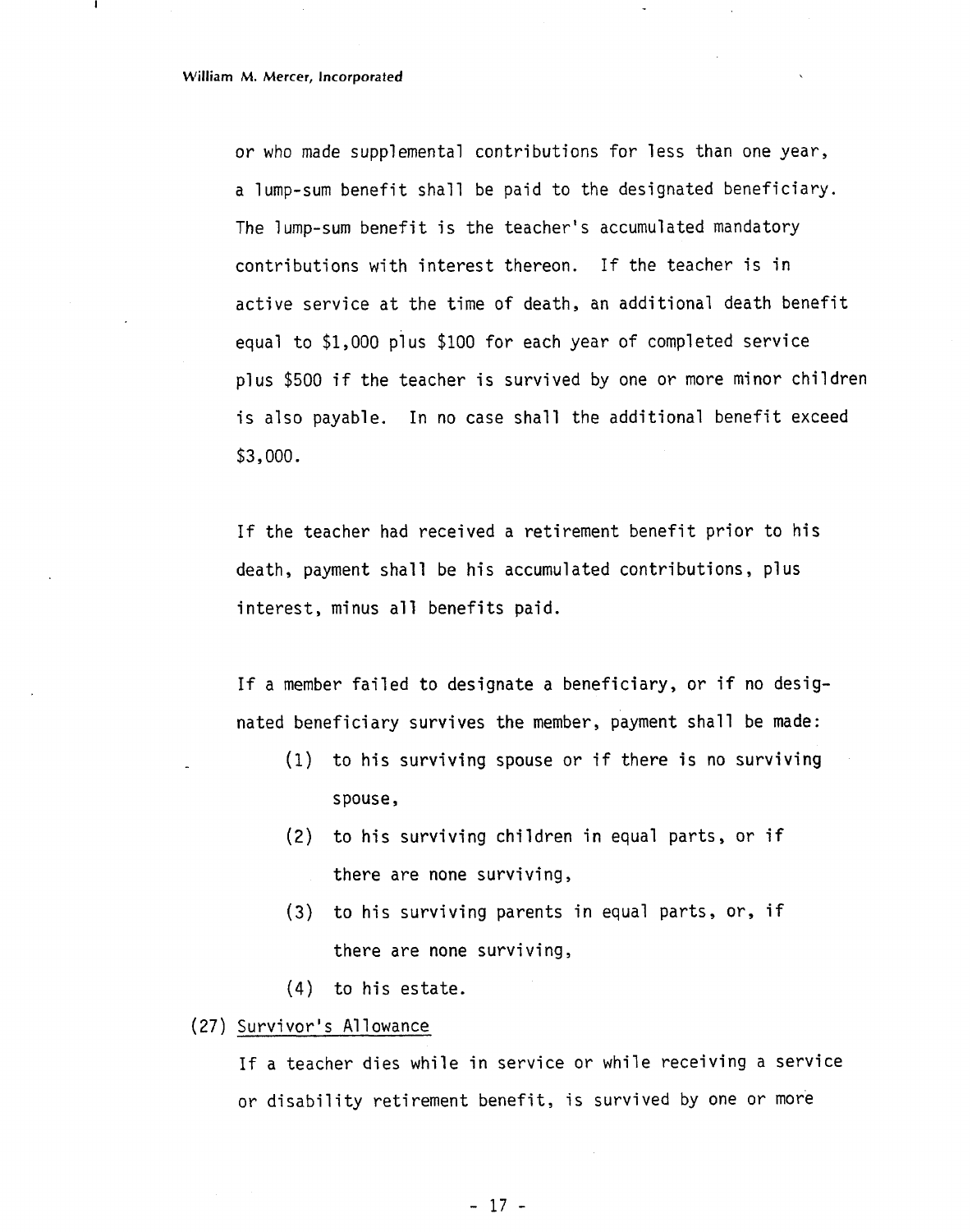minor children and has made supplemental contributions for at least one year before his death, his surviving spouse is entitled to the survivor's allowance. The amount of the benefit is 35% of the teacher's base salary immediately prior to his death or becoming disabled for his spouse and 10% for each minor child up to a maxi'mum of four.

(28) Spouse's Pension

If a teacher has made supplemental contributions for at least one year and dies while in membership service, or while receiving a disability benefit, or if a teacher has made supplemental contributions for at least 5 years and dies while on retirement or *in* deferred retirement status, the surviving spouse is entitled to receive the spouse's pension. The amount of the benefit is 50% of the service retirement salary that the deceased teacher was receiving or would have received. The spouse's pension commences on the spouse's 55th birthday or date of total and permanent disability. The payment ceases when the spouse dies or remarries.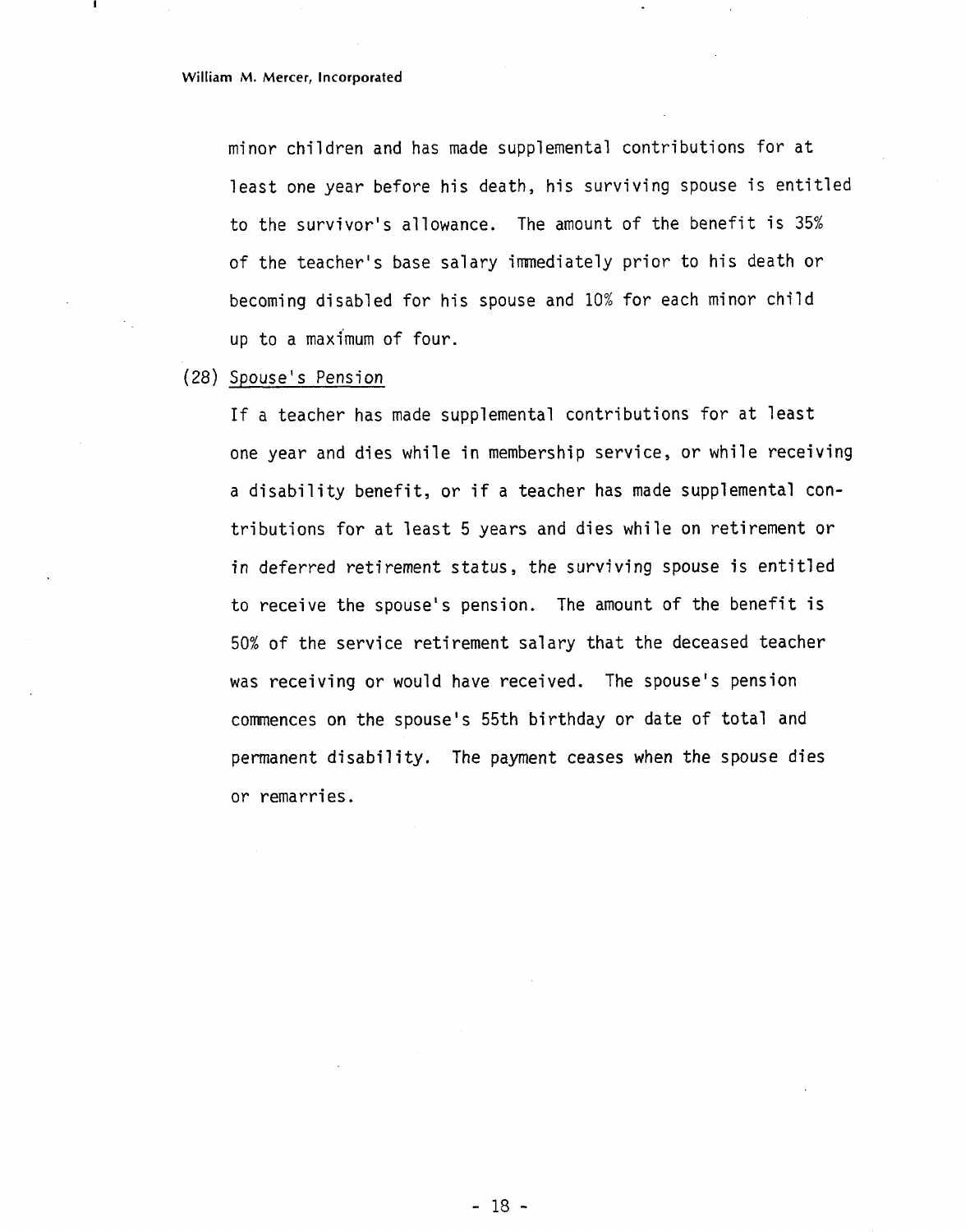**William M. Mercer, Incorporated** 

 $\mathbf{I}$ 

### 1.2 MISCELLANEOUS INFORMATION

 $\ddot{\phantom{a}}$ 

### AS OF JUNE 30

|     |                             | Active Members |          |          |          |
|-----|-----------------------------|----------------|----------|----------|----------|
|     |                             | 1976           | 1977     | 1978     | 1979     |
| (1) | Number of<br>Active Members | 6,209          | 7,024    | 7,255    | 7,170    |
| (2) | Average Age                 | 37.42          | 37.20    | 37.33    | 37.69    |
| (3) | Average Service<br>to Date  | 8.95           | 8.70     | 8.84     | 8.97     |
| (4) | Average Annual<br>Salary    | \$21,267       | \$22,887 | \$25,193 | \$26,807 |

## Retirees and Beneficiaries

| (1) | Number of Retirees<br>and Beneficiaries | 793      | 891       |    | 1,072 |     | 1,136 |
|-----|-----------------------------------------|----------|-----------|----|-------|-----|-------|
| (2) | Average Age                             | 63.55    | 63.39     |    | 62.71 |     | 62.95 |
| (3) | Average Monthly<br>Benefit Base         | 720      | \$749     | \$ | -787  | \$. | 807   |
|     | C.0.L.A.                                | \$<br>40 | \$<br>42  | \$ | 46    | \$  | 46    |
|     | P.R.P.A.                                | \$<br>20 | \$<br>70  |    | \$141 | \$  | -129  |
|     | Total                                   | 780      | \$<br>861 | S. | 974   | \$  | 982   |

 $\lambda$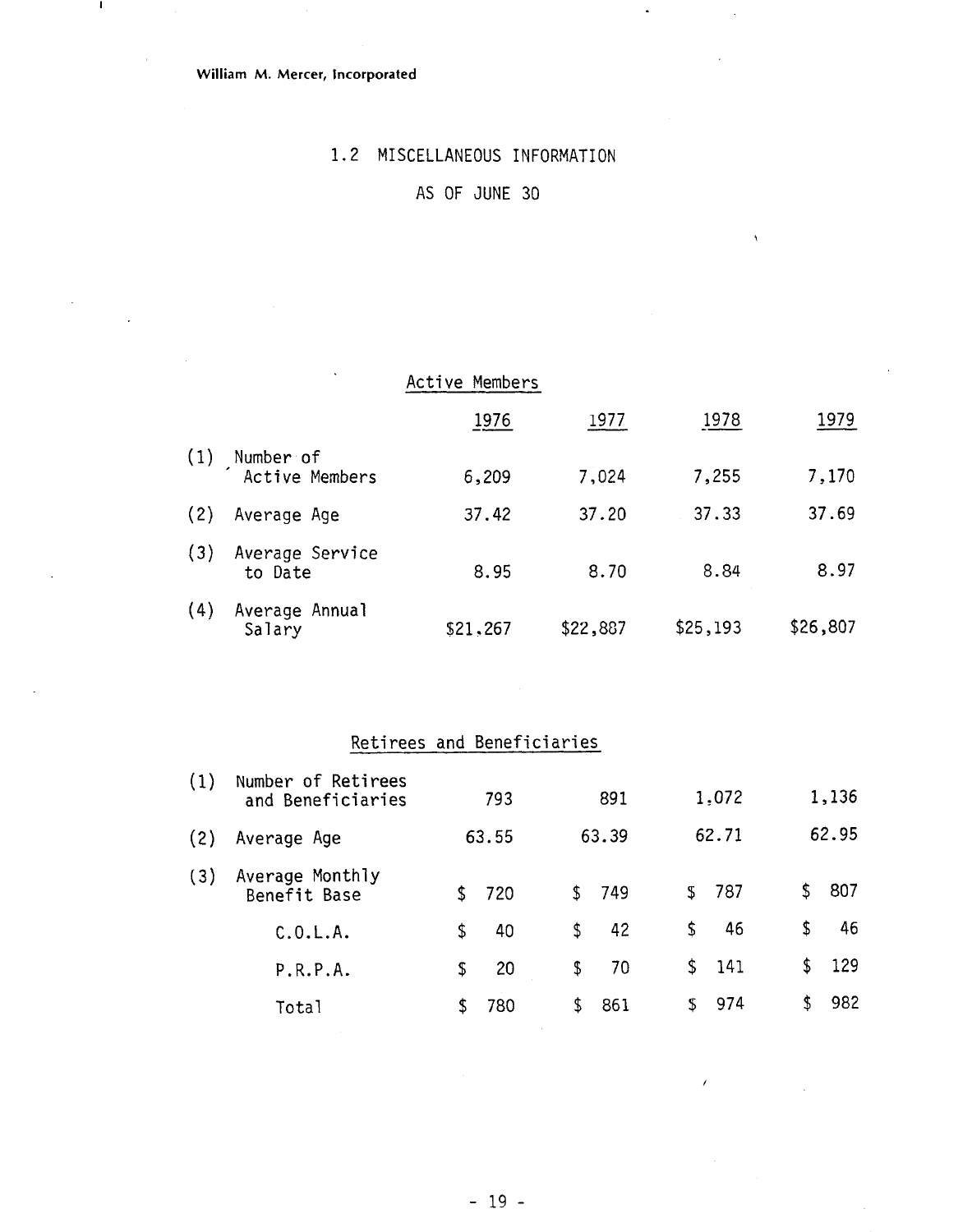### **William M. Mercer, incorporated**

 $\mathbf{I}$ 

 $\cdot$ 

### 1.3 RETIREMENT STATISTICS

 $\bullet$ 

|                                                               |                   |                                         |          | Retirements in Year Ending June 30 - | <u>1979</u> |
|---------------------------------------------------------------|-------------------|-----------------------------------------|----------|--------------------------------------|-------------|
| Normal:                                                       | 1975              | 1976                                    | 1977     | <u> 1978 </u>                        |             |
| Number                                                        | 90                | 106                                     | 110      | 77                                   | 108         |
| Average Age                                                   | 60.13             | 60.61                                   | 59.24    | 55.92                                | 57.06       |
| Ave. Benefit                                                  | \$794.71          | \$917.85                                | \$931.55 | \$1,072.87                           | \$1,110.18  |
| Early:                                                        |                   |                                         |          |                                      |             |
| Number                                                        | $\ddot{\text{o}}$ | 40                                      | 54       | 20                                   | 31          |
| Average Age                                                   | 51.64             | 51.87                                   | 51.71    | 50.55                                | 50.48       |
| Ave. Benefit                                                  | \$943.82          | \$987.35                                |          | \$937.83 \$1,171.76                  | \$1,268.30  |
| Disability:                                                   |                   |                                         |          |                                      |             |
| Number                                                        | 5                 | 10                                      | 9        | 8                                    | 9           |
| Average Age                                                   | 49.64             | 46.33                                   | 47.41    | 46.56                                | 48.03       |
| Average<br>Benefit                                            | \$1,006.97        | $$1,012.53$ $$1,674.55$ $$1,289.71$     |          |                                      | \$1,546.41  |
| Survivor:                                                     |                   |                                         |          |                                      |             |
| Number                                                        | 3                 | 1                                       | 5        | 5                                    | 12          |
| Average Age 57.49 35.71 55.59                                 |                   |                                         |          | 48.45                                | 49.85       |
| Ave. Benefit \$625.89 \$1,172.44 \$577.78 \$1,110.36 \$549.63 |                   |                                         |          |                                      |             |
| Total:                                                        |                   |                                         |          |                                      |             |
| Number                                                        | 104               | 157                                     | 178      | 110                                  | 160         |
| Average Age 59.06                                             |                   | 57.31 56.26                             |          |                                      | 53.92 54.74 |
| Ave. Benefit \$811.54                                         |                   | \$943.21 \$961.09 \$1,108.32 \$1,123.32 |          |                                      |             |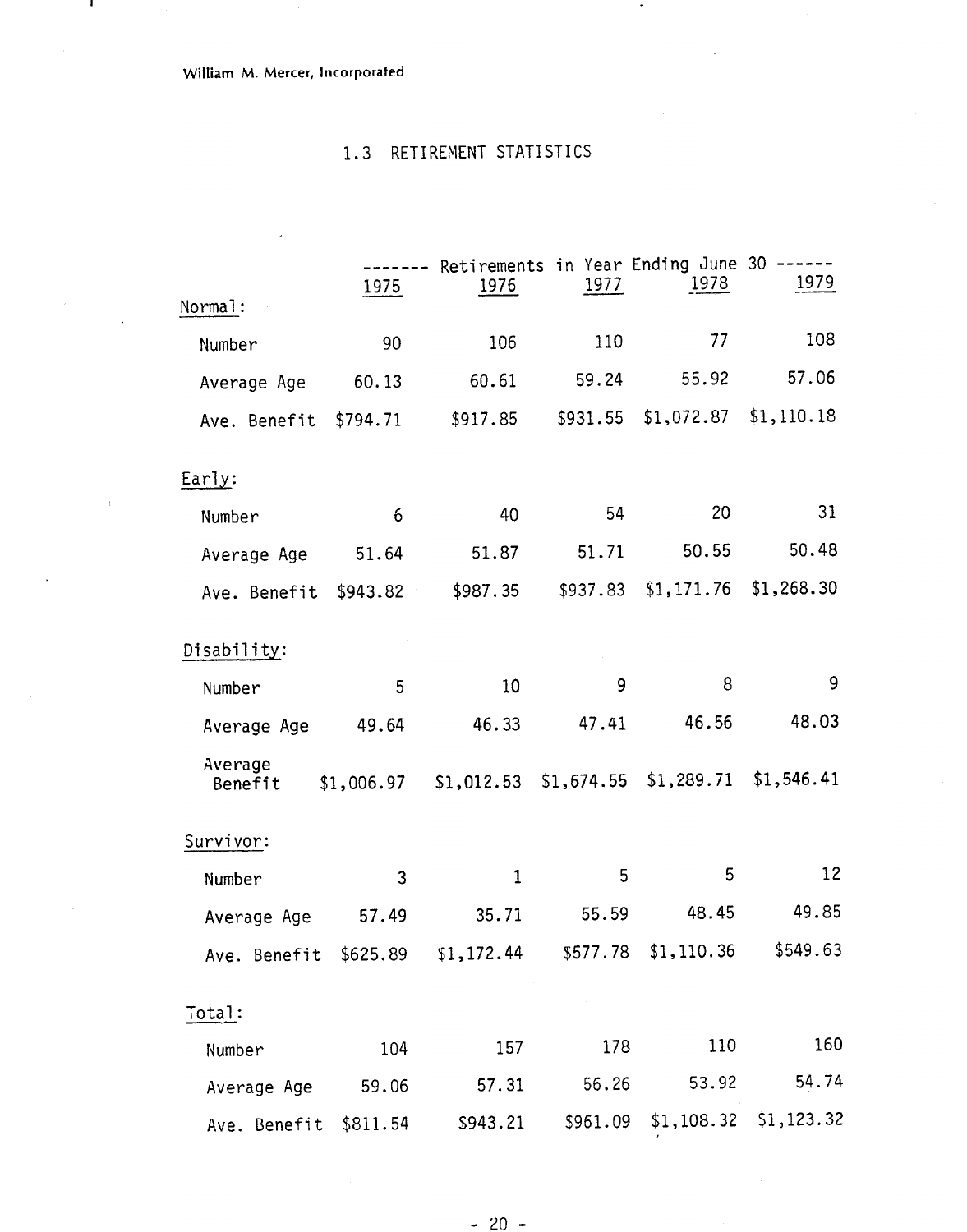| ÷<br>۰<br>t<br>$\frac{1}{1}$<br>$\mathbf{I}$ |                                                                                  |                                                                                                                                                   |                                                                                        |                               |                                                       |                                                           |                                                                                                                              |                                                                                  |                                             |
|----------------------------------------------|----------------------------------------------------------------------------------|---------------------------------------------------------------------------------------------------------------------------------------------------|----------------------------------------------------------------------------------------|-------------------------------|-------------------------------------------------------|-----------------------------------------------------------|------------------------------------------------------------------------------------------------------------------------------|----------------------------------------------------------------------------------|---------------------------------------------|
|                                              | $N = N$<br>$\frac{1}{4}$ $\frac{1}{2}$ $\frac{1}{2}$ $\frac{1}{2}$ $\frac{1}{2}$ | TUTAL<br>FARNINGS BY                                                                                                                              | VERAGE<br>,,,,<br>$\pmb{\ast}$<br>$\pmb{\ast}$<br>$\blacktriangleleft$<br>ند<br>ت<br>< |                               | ŧ<br>,<br>,<br>ŧ                                      | NUMHER<br>ANNIAL.                                         | TOTAL<br>H <sub>Y</sub><br><b>FARNINGS</b>                                                                                   | <b>AVERAGE</b><br>ı<br>ŧ<br>٠<br>SERVICE                                         |                                             |
| $A$ $(i)$ $F$                                | $\ddot{\phantom{1}}$                                                             | ANNUAI.                                                                                                                                           | ANNIAL                                                                                 |                               | <b>SERVICE</b>                                        | ë                                                         | <b>ANNIAL</b><br>EARNINGS                                                                                                    | ANNUAL<br>EARNINGS                                                               |                                             |
| GROUP                                        | PEOPLE                                                                           | ARNINGS<br>$\mathbf{L}$                                                                                                                           | <b>EARNINGS</b>                                                                        |                               | GRUIJP                                                | PEOPLE                                                    |                                                                                                                              |                                                                                  |                                             |
| ᡋ                                            | ∊                                                                                | ٠<br>0                                                                                                                                            | 0                                                                                      |                               |                                                       | ∼<br>∼<br>$\sim$ $\sim$ $\sim$                            | ٠<br>$\sim$<br>ع<br>$\blacktriangledown$<br>$\bullet$<br>$\sim$<br>$\frac{9}{5}$                                             |                                                                                  |                                             |
| $20 - 74$                                    | ≎<br>$\overline{\phantom{0}}$<br>$\mathbb{R}$                                    | ٠<br>$\sigma$<br>$\bar{\textbf{r}}$<br>$\mathbf{\circ}$<br>$\overline{\phantom{0}}$<br>o,<br>$\overline{\phantom{1}}$<br>$\overline{\phantom{a}}$ | œ<br>4<br>$\overline{\phantom{m}}$<br>عہ                                               |                               |                                                       | ᡔ<br>$\overline{\phantom{0}}$                             | 13529380                                                                                                                     |                                                                                  |                                             |
| $21 - 29$                                    | 616                                                                              | 1377290<br>÷                                                                                                                                      | $\mathbf{5}$<br>$\overline{6}$<br>$\sim$                                               |                               | $\sim$                                                | ₹<br>$\blacktriangleleft$                                 | 5596<br>$\frac{1}{2}$                                                                                                        |                                                                                  |                                             |
| $30 - 34$                                    | 1601                                                                             | 1515048.<br>$\overline{\phantom{m}}$                                                                                                              | $\mathbf{32}$<br>$\overline{34}$<br>$\sim$                                             |                               |                                                       | $\tilde{\phantom{a}}$<br>48                               | 10552319                                                                                                                     |                                                                                  |                                             |
| $35 - 39$                                    | 1405                                                                             | $\bullet$<br>$\begin{array}{c} 37269696 \\ 27233922 \\ 19824766 \end{array}$                                                                      | 26<br>26526<br>28192<br>29857                                                          |                               | ₹                                                     | 999522                                                    | $\blacksquare$                                                                                                               |                                                                                  |                                             |
| $40 - 44$                                    | 966                                                                              | ٠                                                                                                                                                 |                                                                                        |                               | ↽<br>,<br>$\mathbf{C}$                                | $\sim$                                                    | ٠<br>9240076<br>$\blacktriangledown$                                                                                         |                                                                                  |                                             |
| $4 - 49$                                     | 664                                                                              | 66.                                                                                                                                               |                                                                                        |                               | $\mathbf{r}$<br>ာင                                    | $\overline{\phantom{0}}$                                  | ٠<br>46202248                                                                                                                |                                                                                  |                                             |
| $4 - 94$                                     | 439                                                                              | ٠<br>3595636<br>$\overline{\phantom{a}}$                                                                                                          | 10970                                                                                  |                               | ₹<br>$\overline{\phantom{m}}$<br>$\pmb{\mathfrak{h}}$ | $\overline{\phantom{0}}$                                  | ٠<br>9048<br>4268                                                                                                            |                                                                                  |                                             |
| $66 - 66$                                    | 244                                                                              | ٠                                                                                                                                                 | 0183                                                                                   |                               | $-19$<br>$\frac{1}{2}$                                | 5 <sub>5</sub><br>œ                                       | ٠<br>25830142                                                                                                                |                                                                                  |                                             |
| セクラーマム                                       | $\frac{5}{1}$                                                                    | ٠<br>7364593.<br>2502683.                                                                                                                         | J<br>$\vec{z}$<br>$\frac{4}{9}$<br>$m \sim$                                            |                               | ≂<br>$\sim$<br>$26 - 7$                               | $\overline{\phantom{a}}$<br>$\overline{\phantom{a}}$<br>↽ | $\overline{6}$<br>62<br>$\overline{ }$<br>$\infty$<br>$\sim$                                                                 |                                                                                  |                                             |
| $65 - 64$                                    | $\overline{\phantom{a}}$                                                         |                                                                                                                                                   | in,<br>$\overline{\phantom{a}}$<br>$\frac{4}{9}$                                       |                               | $\tilde{\mathbf{z}}$                                  | $\overline{ }$<br>4                                       | $\blacktriangledown$<br>167<br>$\overset{\text{\normalsize o}}{\mathtt{x}}$<br>$\blacktriangledown$                          |                                                                                  |                                             |
| $10 - 14$                                    | $\alpha$ $\alpha$ $\alpha$ $\alpha$                                              | 529470                                                                                                                                            | 3616<br>$\sim$ $\sim$                                                                  |                               | ◅<br>$30 - 3$                                         | $\bullet$<br>$\rightarrow$                                | 8836.<br>$\overline{\phantom{a}}$<br>$\sigma$                                                                                |                                                                                  |                                             |
| $4 - 79$                                     |                                                                                  | 4000<br>۱n                                                                                                                                        | 7000<br>$\sim$                                                                         |                               | <sub>ີ</sub><br>∽<br>B<br>$\overline{\mathbf{3}}$     | ▿                                                         | ٠<br>28606<br>$\rightarrow$                                                                                                  | $\overline{5}$<br>$\overline{\phantom{a}}$<br>$\sim$<br>$\overline{\phantom{a}}$ |                                             |
| $\frac{1}{2}$                                |                                                                                  | 0                                                                                                                                                 |                                                                                        |                               | ۰<br>$\frac{1}{4}$                                    | $\sim$                                                    | $\frac{a}{a}$<br>$\overline{\phantom{m}}$<br>$\mathbf{\sigma}$<br>$\infty$                                                   | 4<br>69<br>$\blacktriangledown$<br>$\rightarrow$                                 |                                             |
| <b>TUTAL</b>                                 | Æ<br>S.<br>$\sim$<br>$\overline{ }$                                              | ٠<br>$\frac{40}{5}$<br>827762<br>$\overline{\phantom{0}}$                                                                                         | 519<br>$\sim$                                                                          |                               | TUTAL                                                 | ഗ<br>دی<br>N<br>$\overline{r}$                            | æ<br>$\infty$<br>$\sim$<br>۰<br>$\overline{\phantom{0}}$<br>$\overline{ }$<br>$\sim$<br>$\infty$<br>$\overline{\phantom{0}}$ | $\overline{\phantom{m}}$<br>ĉ<br>$\overline{\phantom{a}}$<br>ာ<br>$\sim$         |                                             |
|                                              |                                                                                  |                                                                                                                                                   | SERVICE                                                                                | GROUPS                        | <b>ACE</b><br>ΒY                                      | GRUUPS                                                    |                                                                                                                              |                                                                                  |                                             |
|                                              |                                                                                  | Ġ.                                                                                                                                                | $\mathbf C$<br>⋗<br><b>II</b>                                                          | C                             | $\propto$                                             | Δ.<br>$\equiv$                                            |                                                                                                                              |                                                                                  |                                             |
| ł<br>≎                                       | $\mathbf{I}$<br>ين<br>4                                                          | $\frac{4}{1}$<br>$10-$<br>రా                                                                                                                      | ా<br>$\frac{1}{2}$                                                                     | ₹<br>$\sim$<br>٠<br>ာ ဇီ<br>အ | $\frac{9}{2}$<br>t<br>25                              | $\frac{4}{3}$<br>ŧ<br>$\frac{1}{2}$                       | $\rightarrow$<br>مرج<br>$\rightarrow$                                                                                        | $\ddot{\bullet}$                                                                 | TOTAL                                       |
|                                              | Φ                                                                                | $\circ$<br>≎                                                                                                                                      |                                                                                        |                               | ≎                                                     |                                                           |                                                                                                                              |                                                                                  | っ                                           |
| $\frac{1}{2}$                                |                                                                                  | 0<br>0                                                                                                                                            |                                                                                        | 0                             | $\circ$                                               | っ                                                         | ○                                                                                                                            |                                                                                  | 210                                         |
| $\frac{1262}{445}$                           | 353                                                                              |                                                                                                                                                   |                                                                                        | ≎                             | っ                                                     |                                                           |                                                                                                                              |                                                                                  | 616                                         |
|                                              | 426                                                                              | 328                                                                                                                                               | $\sim$                                                                                 | 0                             | $\mathbf{C}$                                          | င                                                         | $\mathbf C$                                                                                                                  | c                                                                                | 1601                                        |
|                                              | 187                                                                              | 601                                                                                                                                               | 188                                                                                    | $\overline{\phantom{0}}$      | $\circ$                                               | ⊂                                                         | $\subset$                                                                                                                    | $\bullet$                                                                        | 405<br>$\overline{\phantom{a}}$             |
| 101                                          | $1 - 5$                                                                          | 278                                                                                                                                               | $\mathfrak{z}_0$<br>$\rightarrow$                                                      | $\mathbf{\hat{6}}$            | $\subset$                                             | 0                                                         | $\circ$ $\circ$                                                                                                              |                                                                                  | 966                                         |
| $\overline{6}$                               |                                                                                  | $\begin{bmatrix} 6 \\ 1 \end{bmatrix}$<br>$\frac{1}{x}$                                                                                           | 155                                                                                    | 60                            | $\frac{1}{4}$                                         | ≎                                                         |                                                                                                                              |                                                                                  | 664                                         |
| $\mathbf{3}$                                 |                                                                                  | $\frac{6}{9}$<br>$\frac{9}{1}$                                                                                                                    | $\frac{9}{2}$                                                                          | ¢<br>G.                       | $\frac{3}{4}$                                         |                                                           | $\circ$ $\sim$                                                                                                               |                                                                                  | 4.39                                        |
| $\tilde{\chi}$                               |                                                                                  | $9200 -$<br>$\overline{2}$                                                                                                                        | $\sim$<br>5                                                                            | $\frac{9}{2}$                 | $\frac{5}{2}$                                         |                                                           |                                                                                                                              | $\begin{array}{c} \circ \circ \circ \circ \circ \circ \end{array}$               | 4<br>$\frac{4}{2}$                          |
|                                              |                                                                                  | ممته                                                                                                                                              | $\overline{ }$<br>$\overline{\phantom{0}}$                                             | $\rightarrow$                 | $\sigma$                                              | $\sigma \rightarrow$                                      |                                                                                                                              |                                                                                  | $\mathfrak{c}\cdot\mathfrak{a}$<br>$\infty$ |
|                                              | ŧ                                                                                | $\mathbf{\mathsf{C}}$                                                                                                                             | $\sim$ $\sim$                                                                          | m                             |                                                       |                                                           |                                                                                                                              |                                                                                  |                                             |
|                                              |                                                                                  | ≎                                                                                                                                                 |                                                                                        |                               |                                                       | ≎                                                         |                                                                                                                              | $\circ$                                                                          | $\infty$ $\sim$                             |
|                                              |                                                                                  | 0                                                                                                                                                 | ≎                                                                                      | ၁                             |                                                       | ∊                                                         | ၁                                                                                                                            | င                                                                                |                                             |
|                                              | ≎                                                                                | ≎<br>∍                                                                                                                                            | 0                                                                                      |                               |                                                       | 0                                                         |                                                                                                                              | $\circ$ $\sim$                                                                   | ≎                                           |
| 2392                                         | 1889                                                                             | က<br>152                                                                                                                                          | 855                                                                                    | 4                             | ᢌ                                                     |                                                           |                                                                                                                              |                                                                                  | م<br>25<br>$\overline{ }$                   |

 $\ddot{\phantom{0}}$ 

 $\overline{\phantom{a}}$ 

 $\epsilon$ 

 $\ddot{\phantom{0}}$ 

 $\frac{1}{2}$ 

**A SEP AND A RIVER SHOPPING** 

 $\mathbf{I}$ 

 $-21$  -

 $\ddot{\phantom{0}}$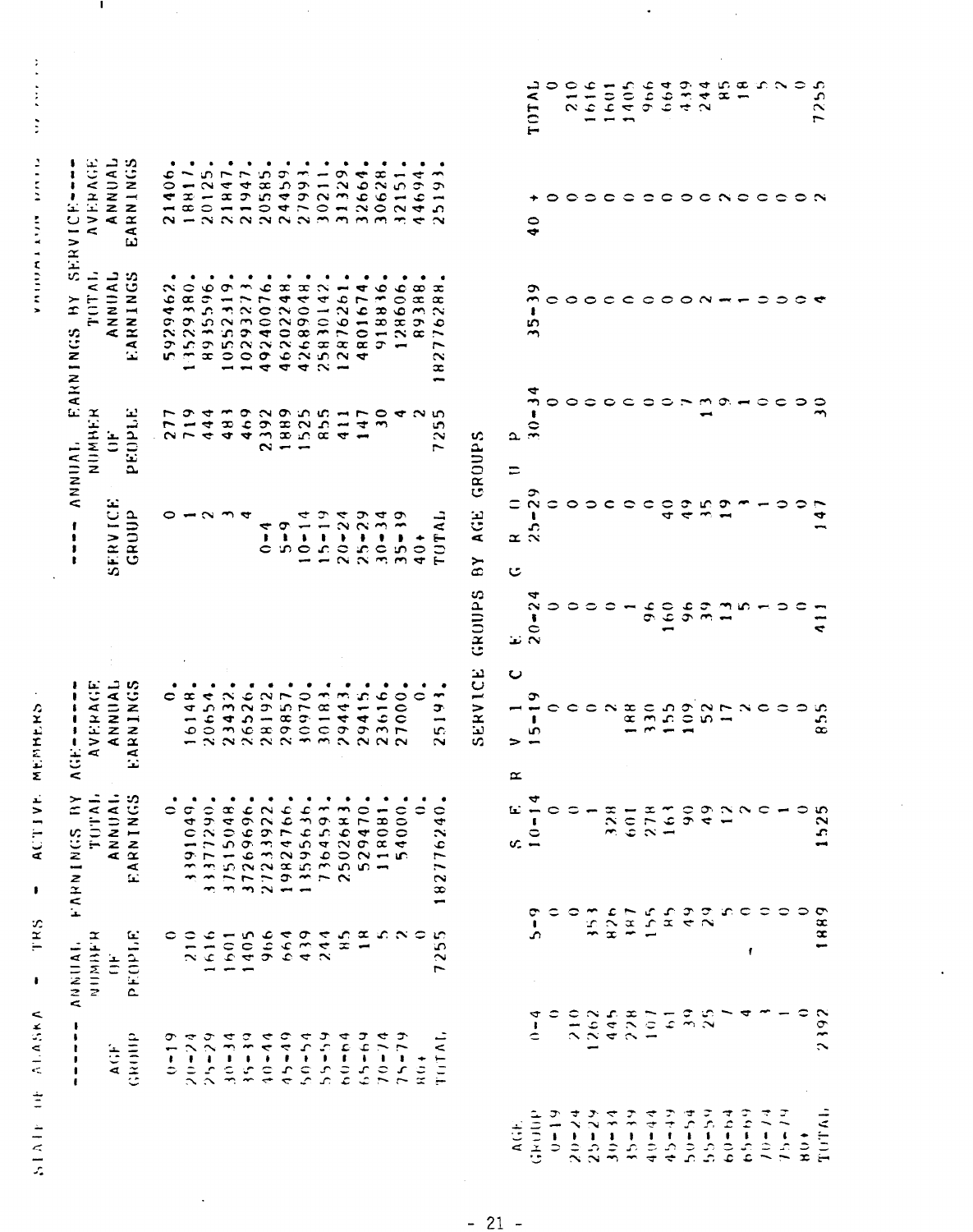### 1.4 ACTUARIAL METHOD AND ASSUMPTIONS

#### Valuation of Liabilities

A. Actuarial Method - Attained Age Normal. also known as Aggregate Method with Supplemental Liability. The unfunded accrued benefit liability is amortized over 30 years.

B. Actuarial Assumptions -

**1.** Interest 2. Salary Scale 6% per year, compounded annually, net of investment expenses. 6% per year until age 39 and 5% per year for ages 40 and up. 3. Mortality 1971 Group Annuity Mortality Table. 4. Turnover 5. Disability 6. Retirement Age 7. Spouse's Age Based upon the 1976-77 actual total turnover experience. (See Table 1). Incidence rates in accordance with Table 2. Post-disability mortality in accordance with rates published by the Pension Benefit Guaranty Corporation to reflect mortality of those receiving disability benefits under Social Security. The average of age 60 and the earliest age for which unreduced retirement benefits will be available. Wives are assumed to be four years younger than husbands. 8. Contribution Refunds 85% of those terminating before age 50 with 8 to 12 years of service will leave their contributions and thereby retain their deferred vested benefit. All others who terminate after becoming vested are assumed to keep their contributions in the System. 9. C.O.L.A. 10. Sick Leave **11.** Expenses 49% of those receiving retirement benefits will be eligible for C.O.L.A. 4.7 days of sick leave will be. available for each year of service. No loading for expenses.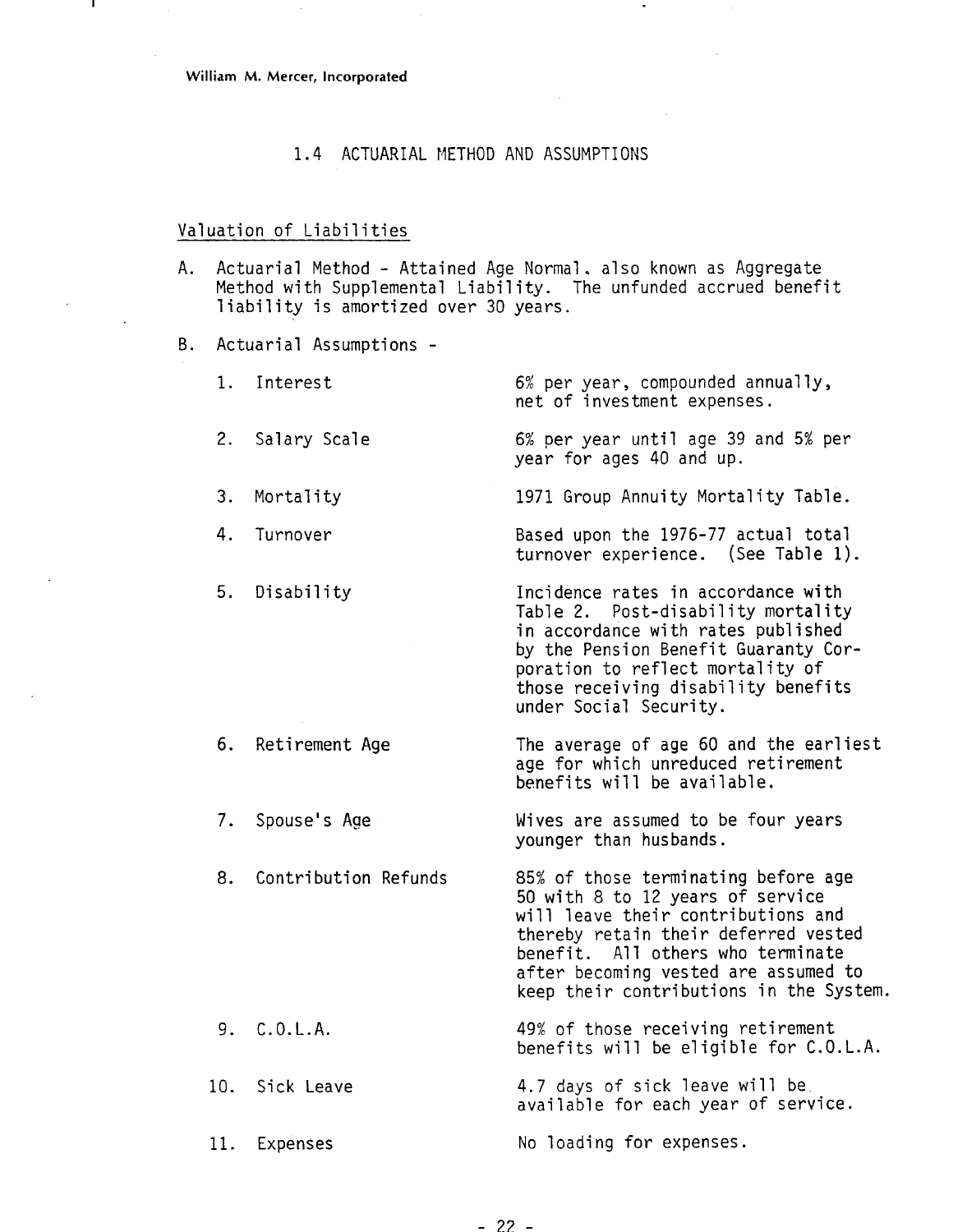#### Valuation of Assets

Based upon the three-year average ratio between market and book values of the System's assets.

### Valuation of Medical Benefits

Medical benefits for retirees are provided by the payment of premiums from the trust fund. A pre-65 cost and lower post-65 cost (due to Medicare) were assumed such that the total rate for all retirees equals the present premium rate. These medical premiums are then funded with the same actuarial method as other retirement benefits.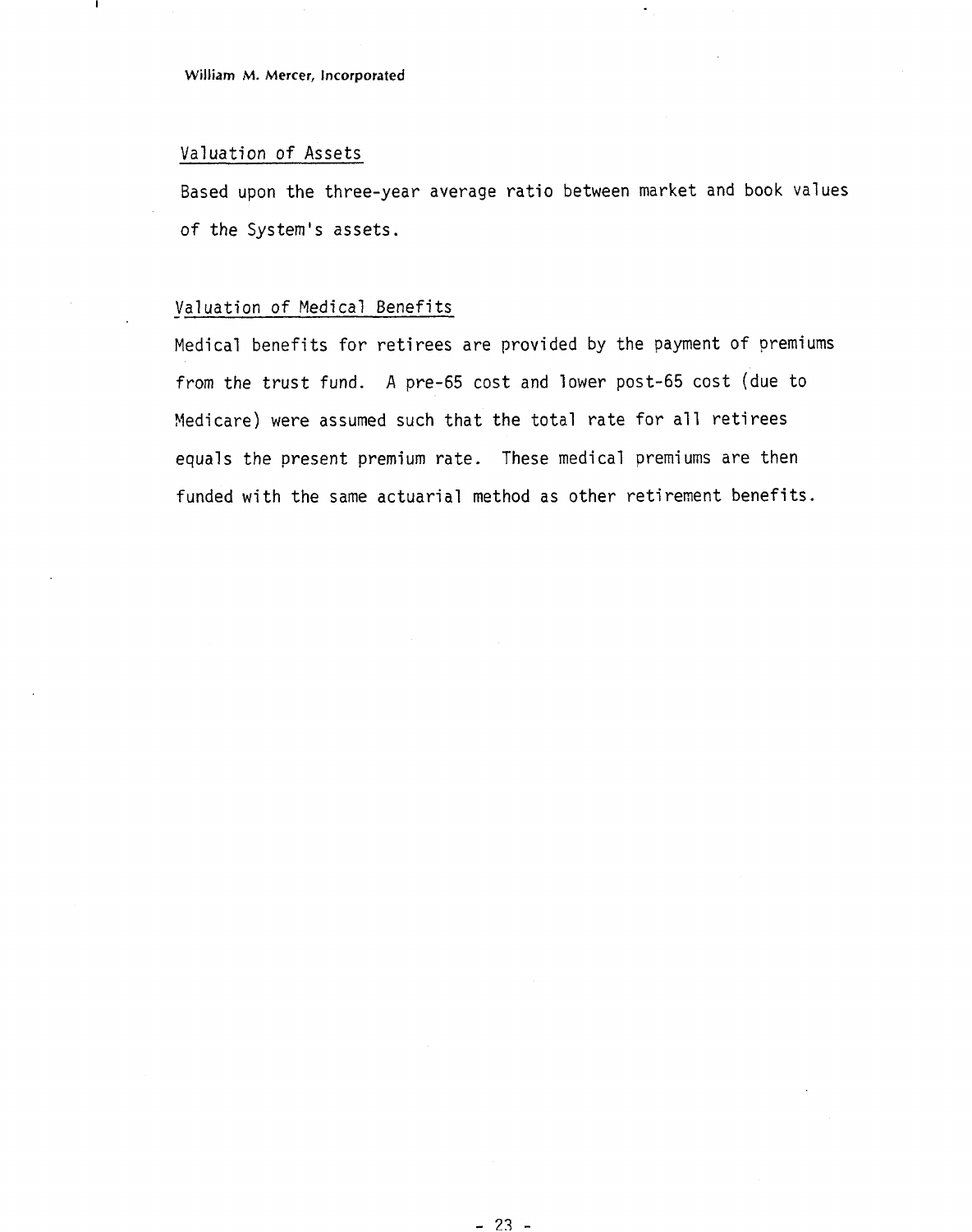$\mathbf{r}$ 

 $\ddot{\phantom{a}}$ 

### TABLE 1

 $\hat{\textbf{z}}$ 

 $\bar{\alpha}$ 

### TEACHERS' RETIREMENT SY

### STATE OF ALASKA

### EMPLOYEE TURNOVER RATES

|    | <u>Age</u> | Male  | Female |
|----|------------|-------|--------|
|    | 20         | .0600 | .0600  |
|    | 21         | .0582 | .0607  |
|    | 22         | .0563 | .0614  |
|    | 23         | .0537 | .0623  |
|    | 24         | .0511 | .0669  |
|    | 25         | .0485 | .0715  |
|    | 26         | .0456 | .0761  |
|    | 27         | .0432 | .0809  |
|    | 28         | .0448 | .0888  |
|    | 29         | .0464 | .0967  |
|    | 30         | .0480 | .1046  |
|    | 31         | .0496 | .1125  |
|    | 32         | .0510 | .1204  |
|    | 33         | .0562 | .1200  |
|    | 34         | .0614 | .1195  |
|    | 35         | .0666 | .1190  |
|    | 36         | .0718 | .1195  |
|    | 37         | .0769 | .1181  |
|    | 38         | .0791 | .1109  |
|    | 39         | .0813 | .1037  |
|    | 40         | .0835 | .0965  |
|    | 41         | .0857 | .0893  |
|    | 42         | .0880 | .0823  |
|    | 43         | .0882 | .0800  |
|    | 44         | .0884 | .0777  |
|    | 45         | .0886 | .0754  |
|    | 46         | .0888 | .0731  |
|    | 47         | .0889 | .0714  |
|    | 48         | .0890 | .0707  |
|    | 49         | .0880 | .0700  |
| 50 | and up     | .0870 | .0700  |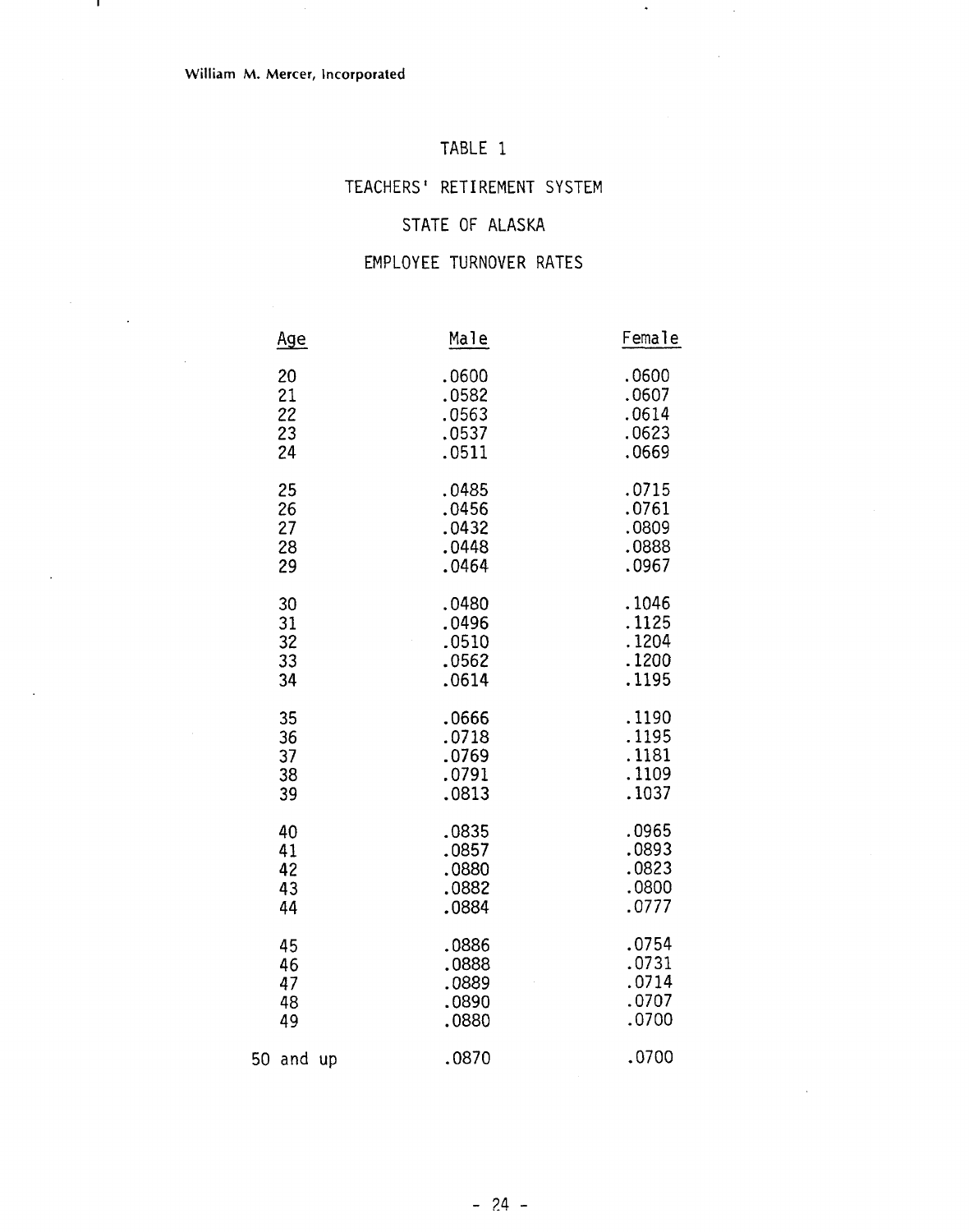$\mathbf{I}$ 

### TABLE 2

 $\bullet$ 

 $\bar{z}$ 

### TEACHERS' RETIREMENT SYSTEM

### STATE OF ALASKA

### DISABILITY RATES

### ANNUAL RATES PER 1,000 EMPLOYEES

| <u>Age</u>                 | Rate                                 | <u>Age</u> | <u>Rate</u> |
|----------------------------|--------------------------------------|------------|-------------|
| 20                         | .70                                  | 45         | 1.62        |
| 21                         | .71                                  | 46         | 1.76        |
| 22                         | .72                                  | 47         | 1.91        |
| 23                         | .73                                  | 48         | 2.07        |
| 24                         | .74                                  | 49         | 2.23        |
| 25                         | .75                                  | 50         | 2.40        |
| 26                         | .76                                  | 51         | 2.60        |
| 27                         | .78                                  | 52         | 2.86        |
| 28                         | .80                                  | 53         | 3.18        |
| 29                         | .82                                  | 54         | 3.56        |
| 30                         | .84                                  | 55         | 4.00        |
| 31                         | .86                                  | 56         | 4.59        |
| 32                         | .88                                  | 57         | 5.34        |
| 33                         | .90                                  | 58         | 6.10        |
| 34                         | .93                                  | 59         | 7.20        |
| 35                         | .96                                  | 60         | 8.43        |
| 36                         | .99                                  | 61         | 9.75        |
| 37                         | 1.03                                 | 62         | 11.30       |
| 38                         | 1.07                                 | 63         | 13.05       |
| 39                         | 1.11                                 | 64         | 14.90       |
| 40<br>41<br>42<br>43<br>44 | 1.15<br>1.20<br>1.27<br>1.36<br>1.48 |            |             |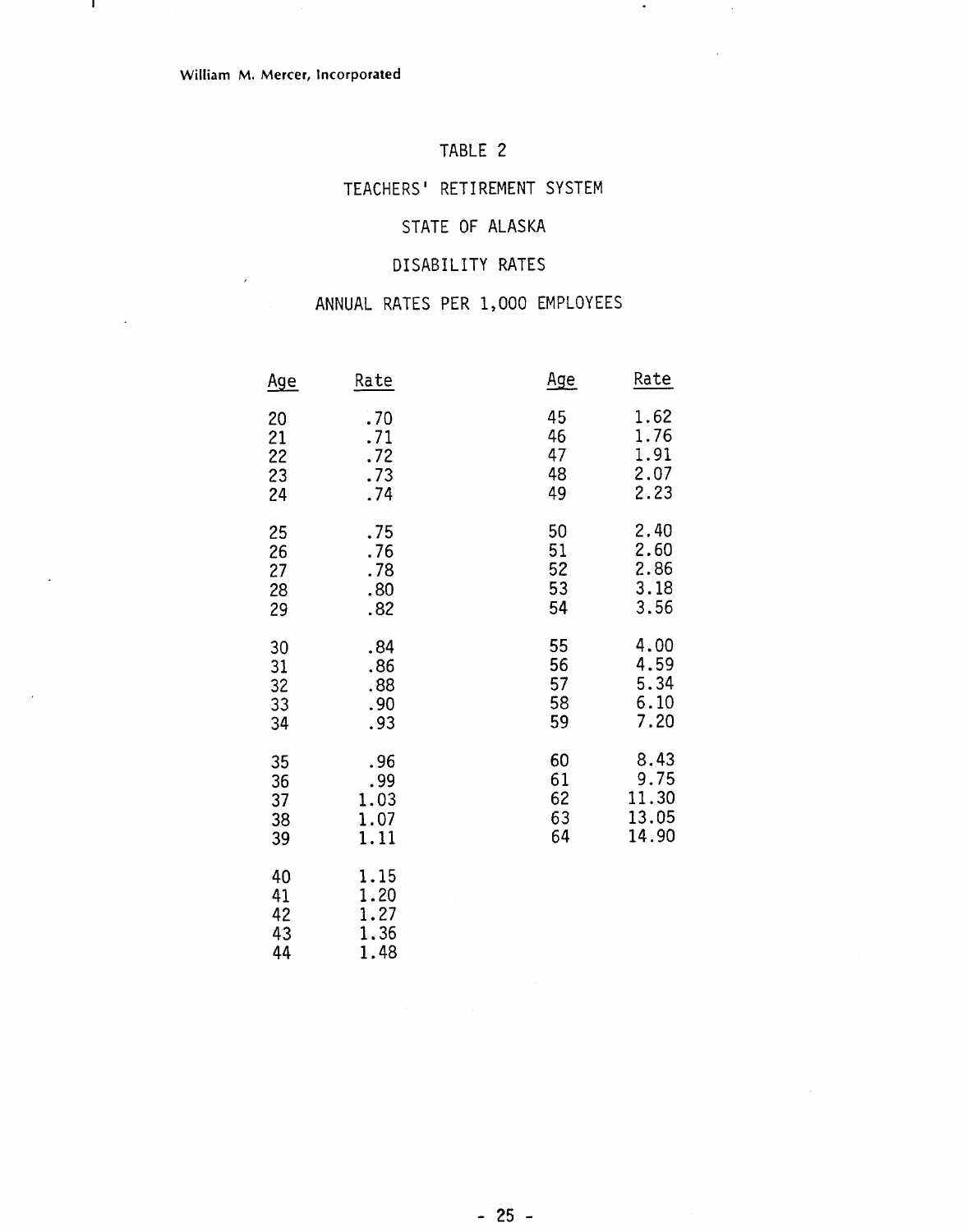$\mathbf{I}$ 

## SECTION 2

### DETAILED VALUATION RESULTS

This section presents in detail the results of the actuarial valuation that were outlined in the Summary.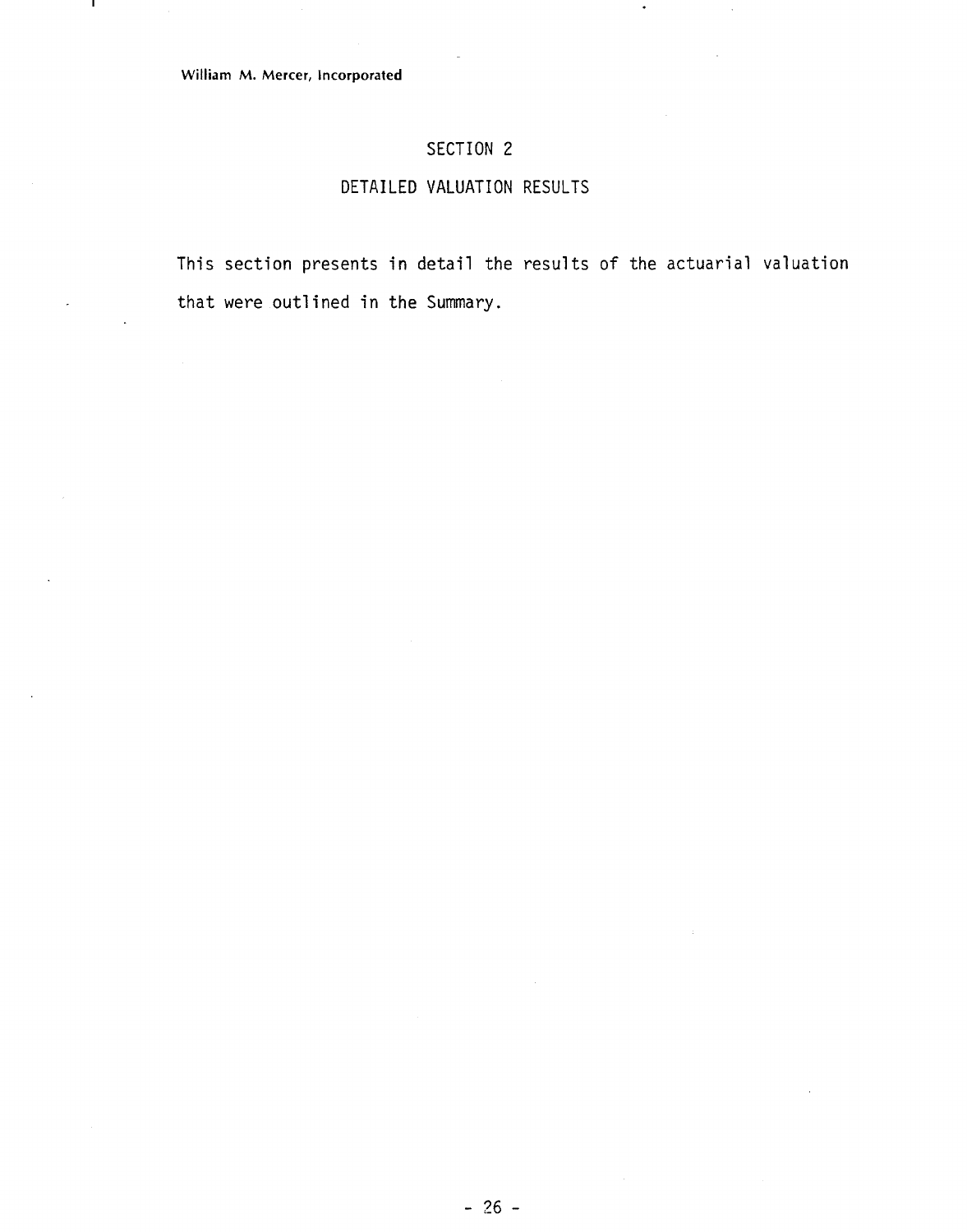$\mathcal{A}$ 

 $\sim$   $\sim$ 

and the

 $\bar{\gamma}$ 

 $\ddot{\phantom{a}}$ 

 $\hat{\mathcal{A}}$ 

 $\sim 1$ 

 $\sim$ 

## 2.1 DISTRIBUTION OF ASSETS

 $\overline{\phantom{a}}$ 

 $\ddot{\phantom{a}}$ 

 $\mathcal{A}$ 

AS OF JUNE 30, 1979

|                                | Book Value    | Market Value           |
|--------------------------------|---------------|------------------------|
| Cash                           | \$<br>60,882  | 60,882<br>$\mathbb{S}$ |
| Repurchase Agreements          | 2,473,202     | 2,473,202              |
| Short Term Issues              | 54,887.940    | 54,887,940             |
| Intermediate/Long Term Issues: |               |                        |
| Government                     | 64, 399, 973  | 64, 116, 174           |
| Other                          | 23, 148, 905  | 23,148,905             |
| Common Stock                   | 13,340,752    | 17,021,946             |
| Loans & Mortgages              | 103,726,174   | 103,726,174            |
| Alaska Savings Certificates    | 400,000       | 400,000                |
| Total Assets                   | \$262,437,828 | \$265,835,222          |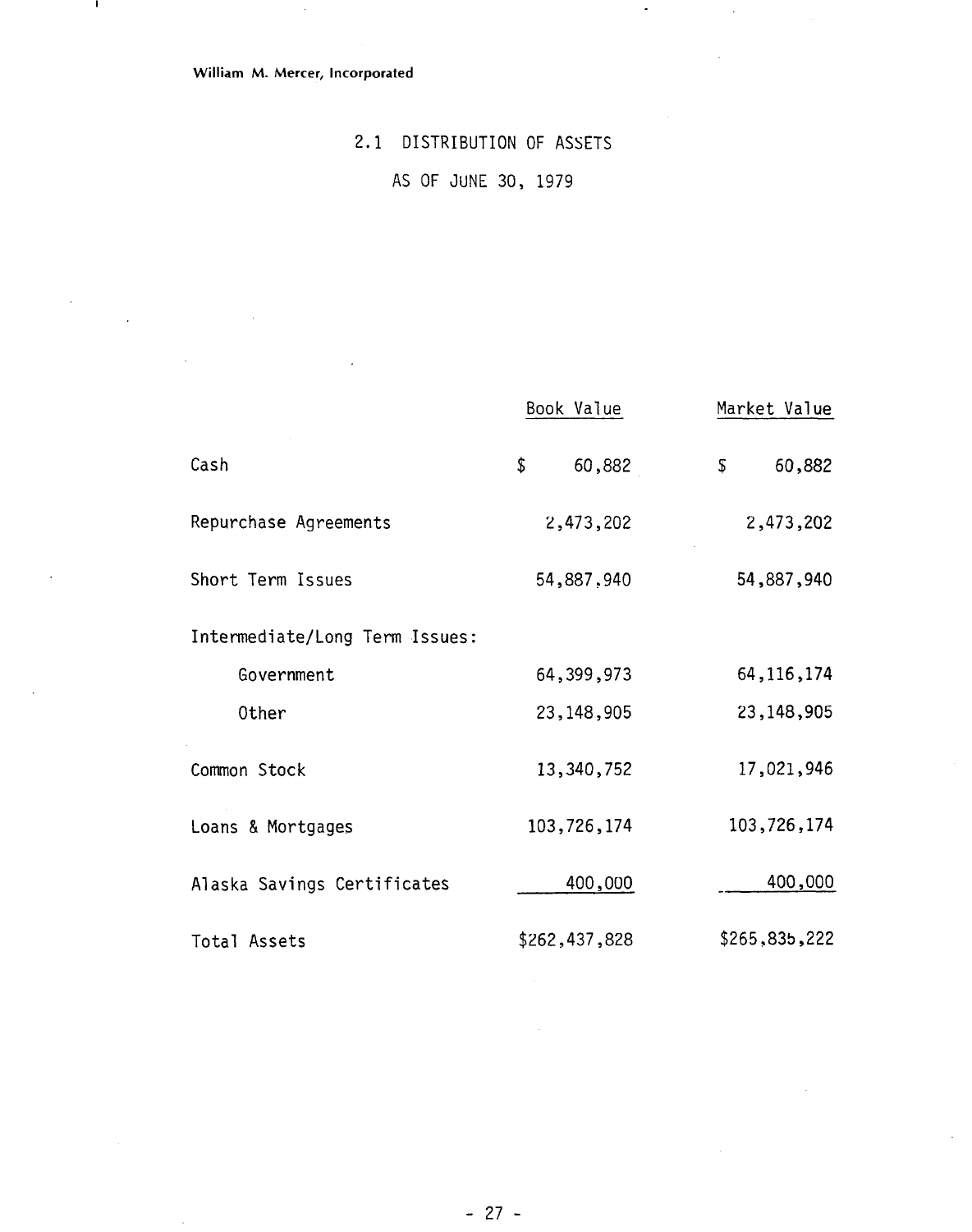$\mathbf{I}$ 

 $\bar{\omega}$ 

### 2.2 DEVELOPMENT OF VALUATION ASSETS

AS OF JUNE 30, 1979

|     |                                                          | Market Value  | Book Value    | Ratio $(M/B)$ |
|-----|----------------------------------------------------------|---------------|---------------|---------------|
| (1) | June 30, 1979                                            | \$265.835,222 | \$262,437,828 | 1.0129        |
| (2) | June 30, 1978                                            | 212,888,370   | 215,370,551   | .9885         |
| (3) | June 30, 1977                                            | 184, 323, 044 | 177, 345, 469 | 1.0393        |
| (4) | Average Ratio                                            |               |               | 1.0136        |
| (5) | Book Value at<br>June 30, 1979                           |               |               | \$262,437,828 |
| (6) | Valuation Assets<br>at June 30, 1979<br>$(4) \times (5)$ |               |               | \$266,006,982 |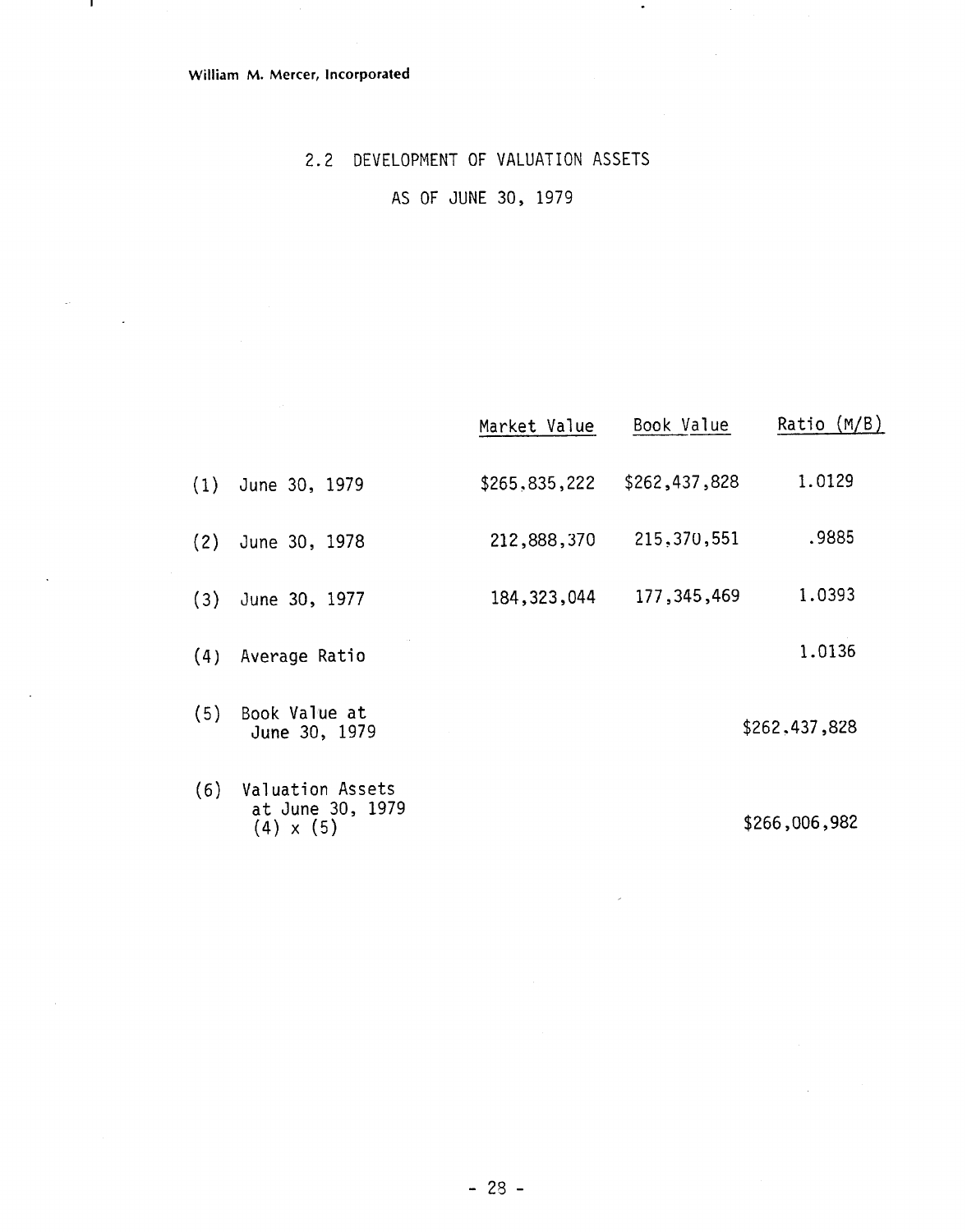- 11

 $\sim$ 

 $\ddot{\phantom{a}}$ 

### 2.3 BREAKDOWN OF PRESENT VALUE

 $\hat{\mathbf{v}}$ 

 $\bar{z}$ 

### OF BENEFITS

|                                                                   | Present Value of<br>Accrued Benefit | Present Value of<br>Fully Projected Benefit |
|-------------------------------------------------------------------|-------------------------------------|---------------------------------------------|
| Retirement Benefits                                               | \$113,277,676                       | \$289,878.218                               |
| Termination Benefits                                              | 68,240,984                          | 185, 976, 707                               |
| Death Benefits                                                    | 2,624,582                           | 5,941,187                                   |
| Disability Benefits                                               | 7,180,601                           | 11,556,413                                  |
| Medical Benefits                                                  | 8,235,649                           | 20,589,122                                  |
| Liability for<br>Inactive Members                                 | 21,605,417                          | 21,605,417                                  |
| Total Present Value<br>of Benefits for all<br>Non-Retired Members | \$221,164,909                       | \$535,547,064                               |
| Present Value of<br>Benefits for Retirees                         | \$149,031,867                       | \$149,031,867                               |
| Total Present<br>Value of Benefits                                | \$370,196,776                       | \$684,578,931                               |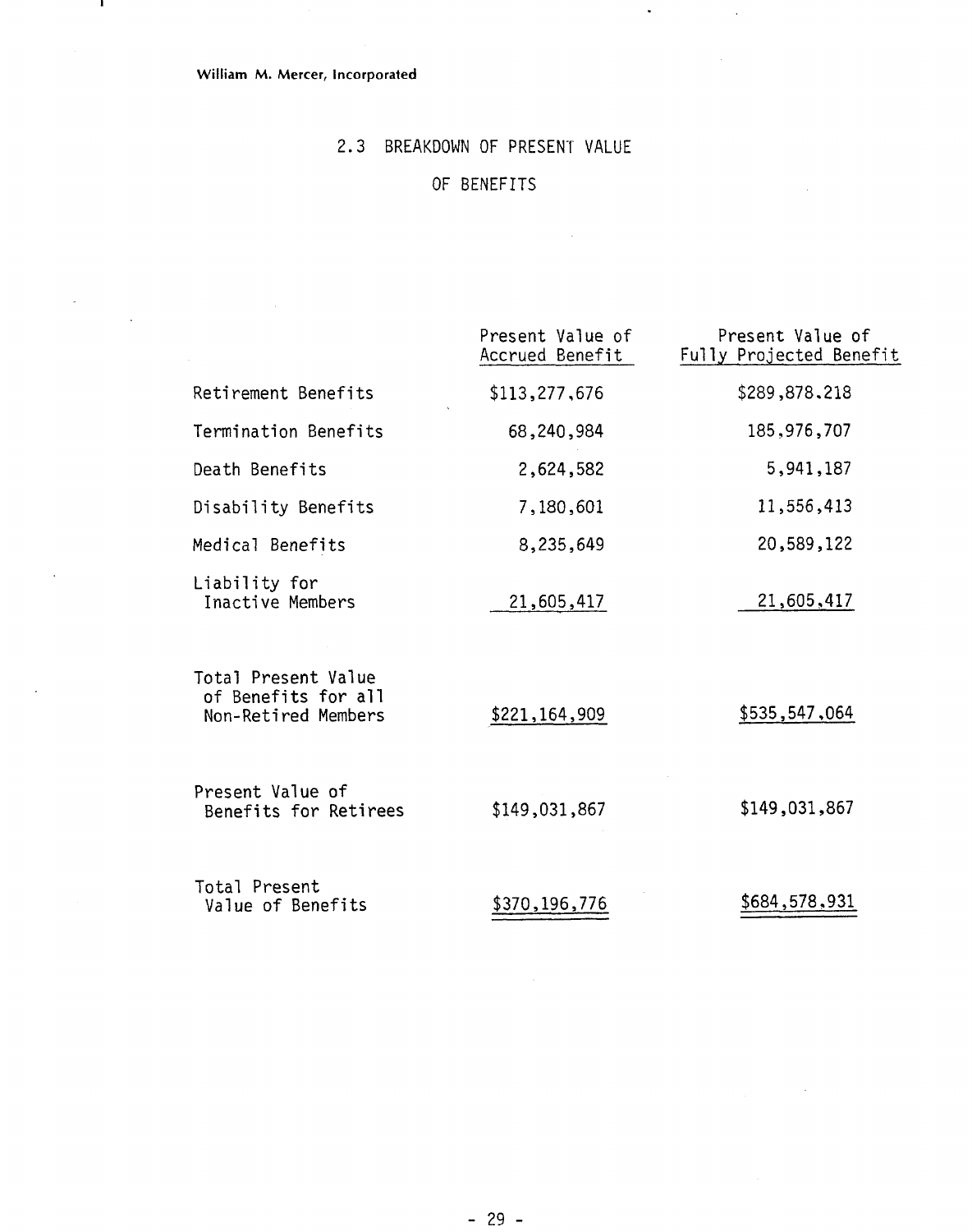$\sim$ 

 $\mathbf{I}$ 

 $\sim$ 

 $\sim$  .

# 2.4 DEVELOPMENT OF NORMAL COST RATE FOR FISCAL YEAR 1980-81

 $\ddot{\phantom{a}}$ 

 $\bar{\beta}$ 

|     | (1) Present Value of Fully Projected<br>Benefits                                                    | \$684,578,931 |
|-----|-----------------------------------------------------------------------------------------------------|---------------|
|     | (2) Present Value of Accrued Benefits                                                               | 370, 196, 776 |
|     | (3) Present Value of Future Member<br>Contributions                                                 | 108,332,256   |
|     | (4) Present Value of Future Supplemental<br>Contributions                                           | 4,408,649     |
|     | (5) Present Value of Arrearage Indebtedness                                                         | 13,690,588    |
|     | (6) Present Value of Future Consolidated<br>Employer Contributions<br>$(1) - (2) - (3) - (4) - (5)$ | 187,950,662   |
|     | (7) Present Value of Future Salaries                                                                | 1,584,351.948 |
| (8) | Normal Cost Rate<br>(6) ÷ (7)                                                                       | 11.86%        |

 $\mathcal{A}$ 

 $\sim 10^{-11}$